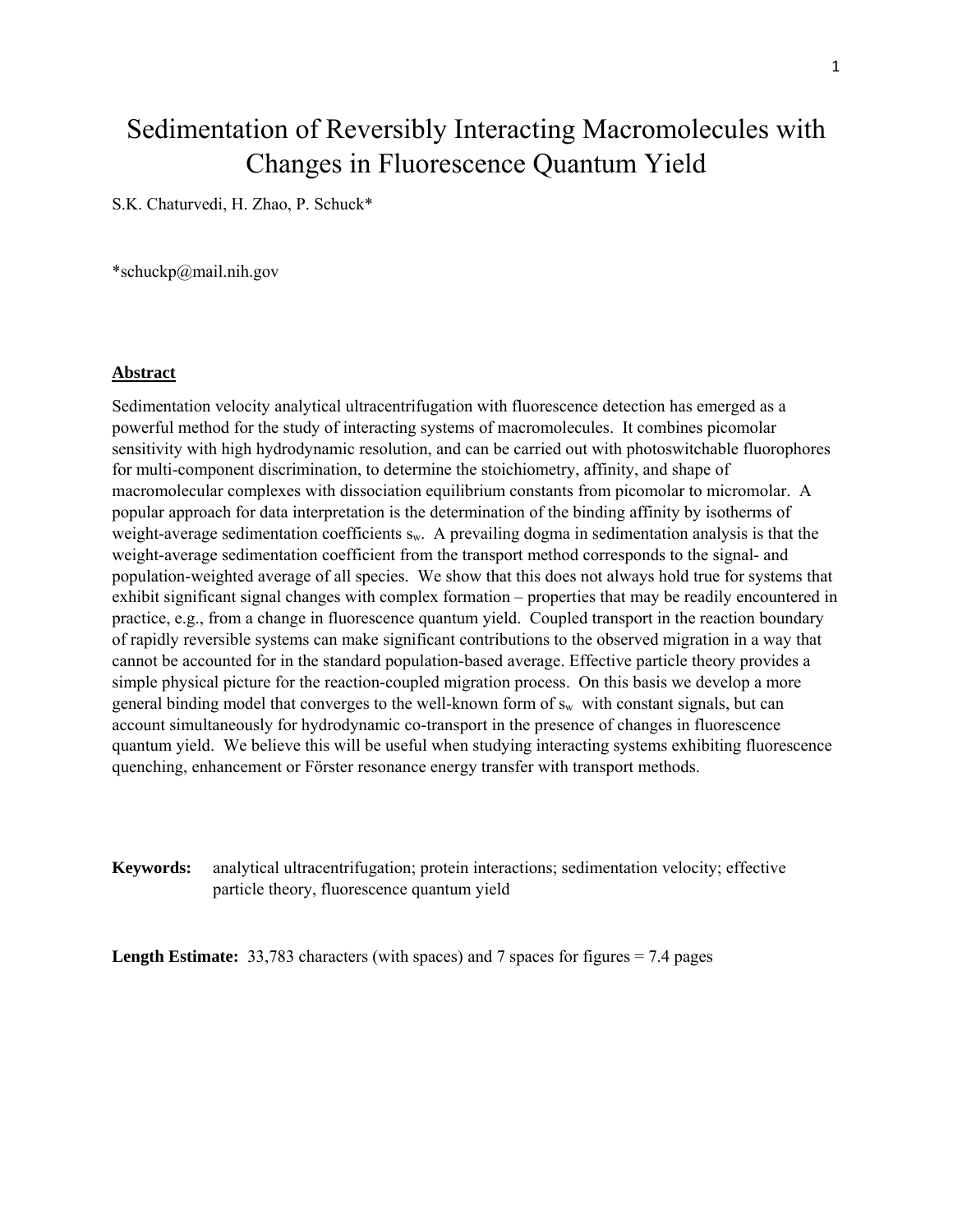### **Introduction**

Sedimentation velocity analytical ultracentrifugation (SV) is a powerful technique for the characterization of protein interactions (1–5). Unique among classical transport methods is the mass-based driving force, which causes strongly size-dependent hydrodynamic migration of molecules free in solution, such that sedimentation data from various real-time optical detection systems can be interpreted on the basis of first principles of chemical reactions and hydrodynamics. During the last decade, SV has rapidly evolved with new and increasingly sophisticated computational analyses approaches (6–12), new theoretical relationships and hydrodynamic methods (13–18), and new experimental platforms, calibration and detection systems (19–25). They are supporting an increasing variety of applications, extending SV from classical applications of protein size-and-shape measurements and studies of protein interactions to areas such as carbohydrate interactions (26, 27), protein self-assembly and aggregation (28–31), membrane proteins and nanodiscs (32–34), nanoparticles (35–40), and biotechnology (41–43).

In particular, a significant extension of the range of application of SV was afforded by the recent introduction of a commercial fluorescence detection system (FDS-SV) (19, 44, 45). After accounting for a characteristic signal structure imposed by the optical configuration (46), it offers highly quantitative representation of the sedimentation process (46, 47), and allows the detection of low picomolar concentrations of common fluorophores (32, 48). This has permitted studies of labeled proteins in complex fluids such as serum (49, 50) and cell lysates (29, 51), and diverse studies of high-affinity interacting systems (48, 52–55) with  $K_d$  as low as 20 pM (48).

An important consideration when working with fluorescence detection in SV is the potential for photophysical effects that may impact the detection efficiency. We have shown previously that common fluorophores such as fluorescein and enhanced green fluorescent protein (EGFP) do not exhibit measurable irreversible photobleaching in the relatively weak and transient sample illumination in the spinning rotor during SV (56). By contrast, reversibly photoswitchable fluorescent proteins have a much higher quantum yield of photo-conversion, and exhibit temporally modulated sedimentation signals (56). These can be easily quantitatively accounted for and folded into the sedimentation analysis, and may even be exploited as specific tags to enable monochromatic multi-component analysis for FDS-SV (57). Another category of photophysical effects involves energy transfer to other molecules, which may lead to specific quenching of signals of protein complexes, thereby potentially offering additional proximitybased information in interacting systems. However, so far this has not been experimentally explored, and the impact of static or dynamic quenching --- or more generally changes in fluorescence quantum yield on complex formation --- on the sedimentation analysis has not been examined.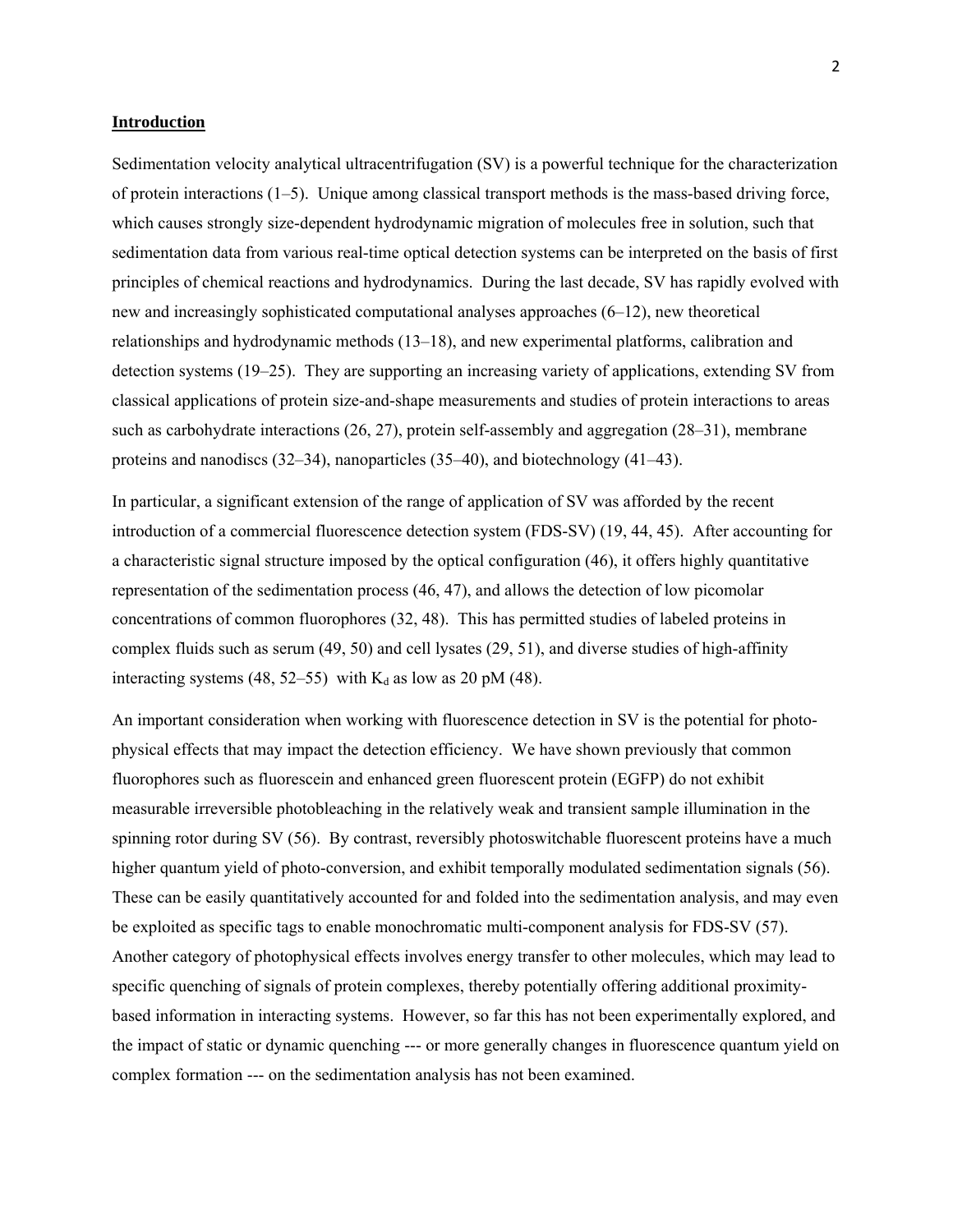In the present work, we consider theoretically the sedimentation analysis of a system where fluorescent free species co-exist with faster-sedimenting complexes with altered fluorescence quantum yield, under conditions of rapid interconversion relative to the time-scale of sedimentation. Given the prevalence of static or dynamic quenching upon complex formation (58–61), e.g., measured in benchtop fluorescence binding experiments, or opposite, the possible enhancement of fluorescence upon binding (62, 63), as exploited, for example, in fluorescence complementation sensors (64, 65), and the possibility of protein complexes --- even with high-affinity interactions (66) --- to exhibit off-rate constants in excess of 10-  $2$ /sec, this is a highly relevant scenario. We show that in this case the signal-weighted average sedimentation coefficients  $s_w$  from the transport method --- the most basic analysis of interacting systems --- cannot be simply understood as a population averaged transport, as widely assumed. Trivial corrections merely accounting for different species' signal contributions are possible for the case of slow chemical exchange, but fail when sedimentation of different species is coupled. In order to understand the mechanism of sedimentation of rapidly reversible interacting systems, we have previously developed the effective particle model as a physically intuitive picture of the coupled sedimentation process (14). It quantitatively describes the experimentally observed boundary patterns as a function of loading concentrations, which is comprised of an undisturbed boundary sedimenting at the rate of one of the free species, and the reaction boundary with concentration-dependent velocity (14, 67). We demonstrate here that the effective particle model also provides a simple framework for the interpretation of *sw* isotherms in the presence of binding-induced changes in fluorescence quantum yield.

#### **Theory**

## *Sedimentation of Interacting Systems*

As a simple model system we consider a smaller component **A** binding a larger component **B** to form a bimolecular complex  $\bf{AB}$ , obeying the mass action law  $K=[AB]/[A][B]$ . In the centrifugal field, the evolution of the local concentration of each macromolecular species in solution, *χi(r,t)*, is given by the Lamm equation

$$
\frac{\partial \chi_i(r,t)}{\partial t} = -\frac{1}{r} \frac{\partial}{\partial r} \left( \chi_i s_i \omega^2 r^2 - D_i \frac{\partial \chi_i}{\partial r} r \right) + q_i
$$
 (Eq. 1)

with the time denoted as *t*, distance from the center of rotation *r*, sedimentation coefficient *s* and diffusion coefficients *D*, respectively, and rotor speed  $\omega$  (68). The terms in parenthesis are sedimentation and diffusion fluxes, respectively, followed by chemical reaction fluxes *qi* that couple sedimentation of all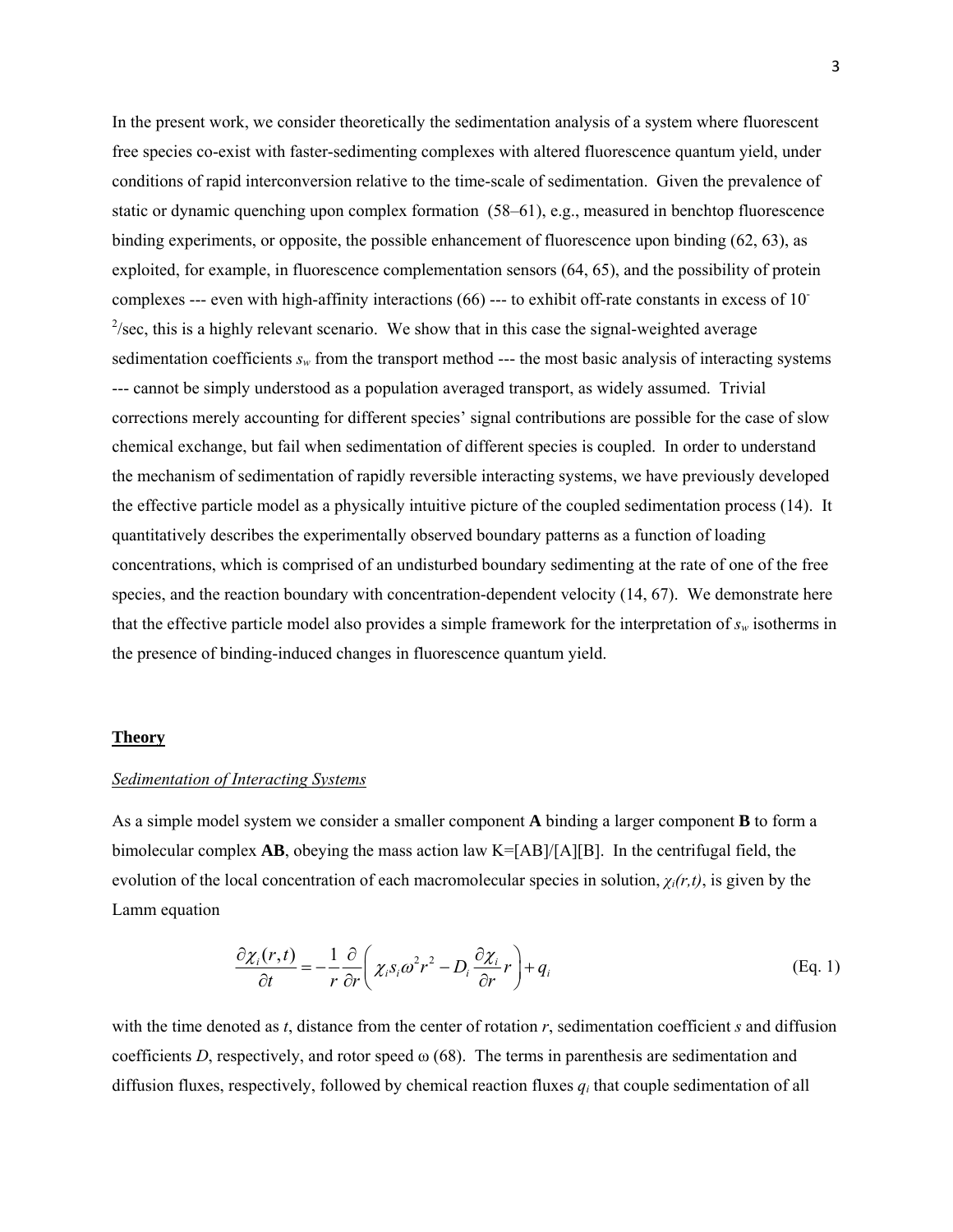species (68). The evolution of the total signal measured in the SV experiment is the sum of signals from all species

$$
a(r,t) = \sum \varepsilon_i \chi_i(r,t)
$$
  
=  $\varepsilon_A \chi_A(r,t) + \varepsilon_B \chi_B(r,t) + (\varepsilon_A + \varepsilon_B + \Delta \varepsilon) \chi_{AB}(r,t)$  (Eq. 2)

Here we have denoted the component signal coefficients as  $\varepsilon_A$  and  $\varepsilon_B$  (absorbing optical pathlengths), respectively, and allowed for a deviation of the complex signal from the sum of the components' signals, expressed as  $\Delta \varepsilon$ .  $\Delta \varepsilon$  may be the result of static or dynamic quenching, fluorescence enhancement, or generally any process changing the fluorescence quantum yield when the fluorophores are the complex. The coupled Lamm equation was solved using the software SEDPHAT as described in (69) (http://sedfitsedphat.nibib.nih.gov/software).

# *The Signal-Weighted Sedimentation Coefficient*

Based on the transport method (5, 70, 71), the signal-weighted average sedimentation coefficient is defined by the change in the mass balance of macromolecules that remain in the solution column between meniscus *m* and a plateau radius *rp* (2, 71). With the measured radius- and time-dependent signal denoted as  $a(r,t)$ ,  $s_w$  can be defined as (5)

$$
s_w = \lim_{t \to 0} \left[ \frac{1}{a(r_p, t)\omega^2 r_p^2} \left( -\frac{d}{dt} \int_m^{r_p} a(r, t) r dr \right) \right]
$$
(Eq. 3)

. (In slight deviation from previous definitions, the limit to zero time is essential for removing the timedependence arising from differential radial dilution in heterogeneous systems (5), and to achieve consistency with the results from weighted integration of sedimentation coefficient distributions; see below).

Previously, it has traditionally been considered self-evident that  $s_w$  is identical to a signal- and populationweighted average of all species in solution (2, 67, 72–74) (if considering signal coefficients at all). This dogmatic approach leads to the form

$$
s_w^0 = \frac{\sum \varepsilon_i c_i s_i}{\sum \varepsilon_i c_i} = \frac{\varepsilon_A c_A s_A + \varepsilon_B c_B s_B + (\varepsilon_A + \varepsilon_B + \Delta \varepsilon) c_{AB} s_{AB}}{\varepsilon_A c_{A, tot} + \varepsilon_B c_{B, tot} + \Delta \varepsilon c_{AB}}
$$
(Eq. 4)

with  $c_i$  denoting species loading concentrations, and  $c_{tot}$  denoting total component loading concentrations.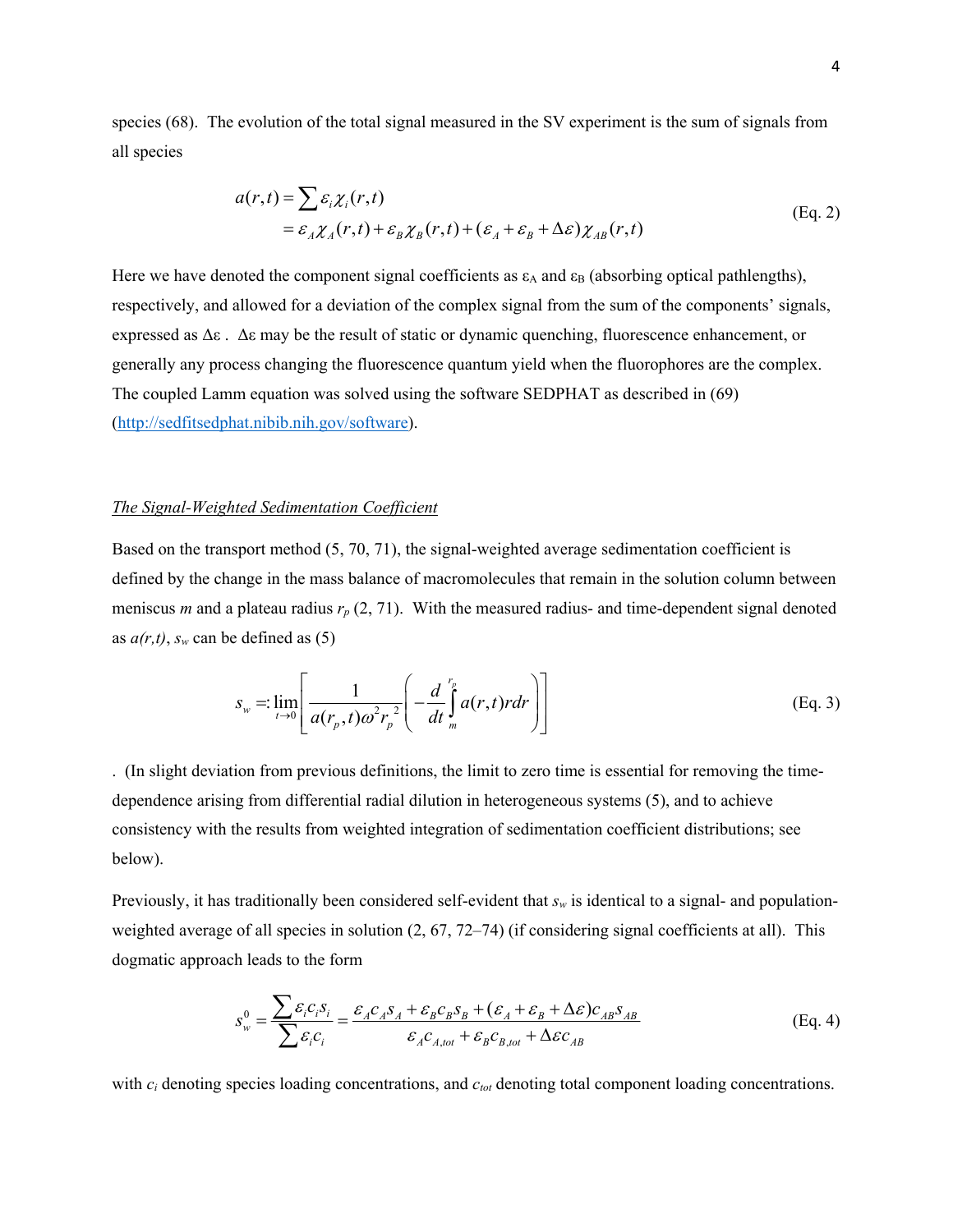However, it is possible to arrive at the *sw* isotherm more rigorously by derivation from the definition Eq. 3. To this end, we insert the signal-coefficient weighted Lamm equation solutions (Eq. 1) into Eq. 3

$$
s_w = \lim_{t \to 0} \left[ -\frac{1}{a(r_p, t)\omega^2 r_p^2} \left( \int\limits_m^{r_p} \sum_i \varepsilon_i \frac{d\chi_i(r, t)}{dt} r dr \right) \right]
$$
(Eq. 5)

and expand the chemical reaction and migration terms

$$
s_{w} = \lim_{t \to 0} \left[ -\frac{1}{a(r_{p}, t)\omega^{2} r_{p}^{2}} \left( \int_{m}^{r_{p}} \sum_{i} \varepsilon_{i} q_{i} r dr \right) \right]
$$
  
+ 
$$
\lim_{t \to 0} \left[ \frac{1}{a(r_{p}, t)\omega^{2} r_{p}^{2}} \left( \int_{m}^{r_{p}} \sum_{i} \varepsilon_{i} \left[ \frac{\partial}{\partial r} \left( \chi_{i} s_{i} \omega^{2} r^{2} - D_{i} \frac{\partial \chi_{i}}{\partial r} r \right) \right] dr \right) \right]
$$
(Eq. 6)

For the second term, as shown in (5, 75), we can execute the now trivial integral, and exploit the fact that the total flux vanishes at the meniscus, and that the gradients vanish in the plateaus. In the limit of zero time, the plateau concentration approaches the loading concentration, and therefore the second term equals  $s_w^0$  of Eq. 4:

$$
s_w = s_w^0 + \lim_{t \to 0} \left[ -\frac{1}{a(r_p, t)\omega^2 r_p^2} \left( \int\limits_m^{r_p} \sum_i \varepsilon_i q_i r dr \right) \right]
$$
 (Eq. 7)

Thus, we find that the signal-weighted sedimentation coefficient is identical to the conventionally population-averaged  $s_w^0$  *only* if  $\sum \varepsilon_i q_i$  vanishes, i.e., signals are conserved in the interaction. For the bimolecular model system, due to mass conservation, the reaction fluxes are of equal magnitude (  $q_A = q_B = -q_{AB} = q$ ) and therefore  $s_w$  takes the usual form in the absence of signal changes in the complex ( $s_w = s_w^0$  if  $\Delta \varepsilon = 0$ ). Alternatively, the naïve  $s_w^0$  holds true if  $q = 0$ , i.e., when there is no reaction on time-scale of sedimentation. We note if there are signal changes for slow reactions ( $\Delta \varepsilon \neq 0$ and  $q = 0$ ), then it solely affects the magnitude of complex signal, as if there was a different binding constant

$$
K_{app} = \frac{\varepsilon_A + \varepsilon_B + \Delta \varepsilon}{\varepsilon_A + \varepsilon_B} K \tag{Eq. 8}
$$

measured under neglect of signal changes. However, a completely different situation occurs when signal changes are associated with coupled transport. Then the second term of Eq. 7 makes significant and non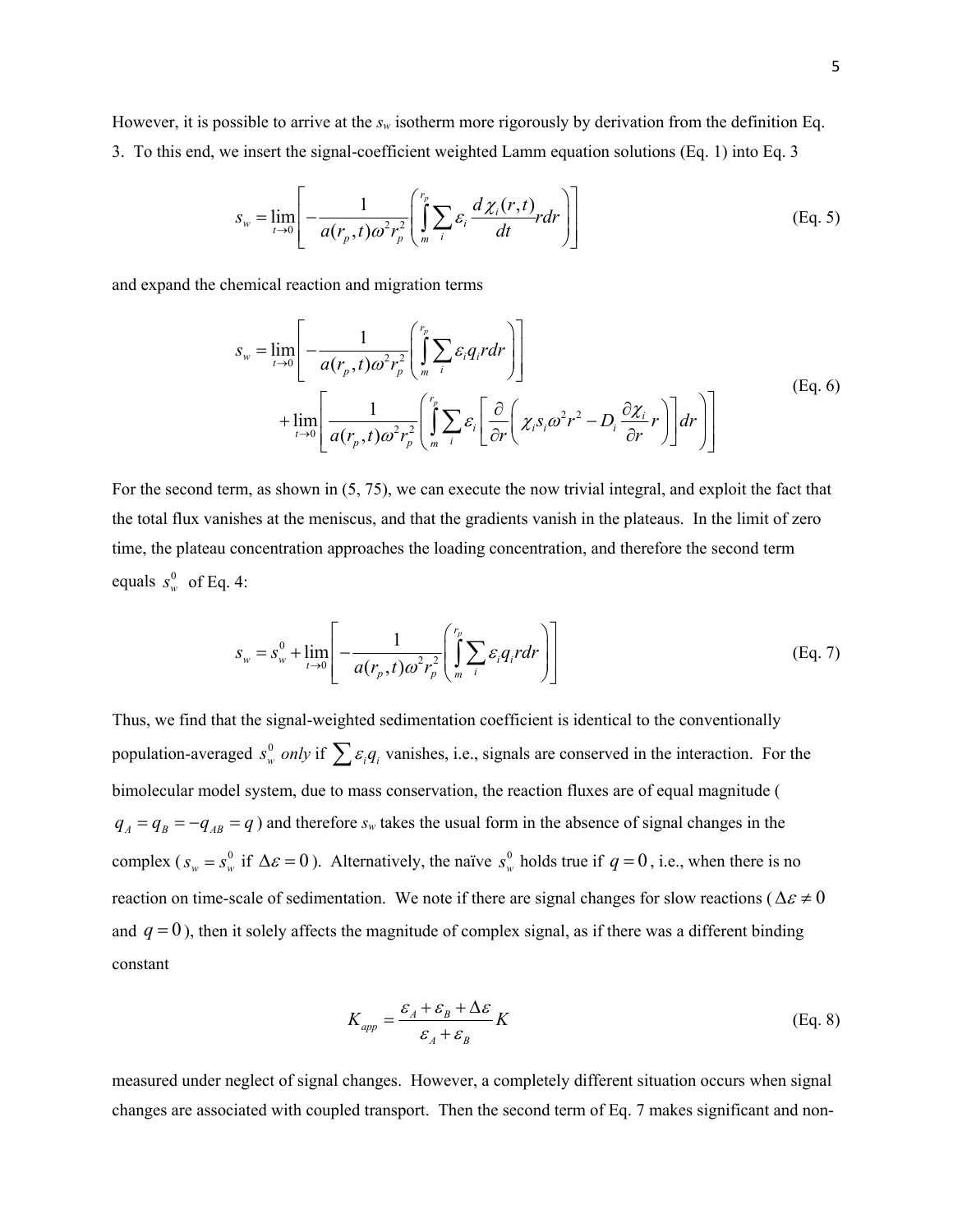trivial contributions that require knowledge of the Lamm equation solutions. To this end, we turn to approximate solutions of Eq. 1 in the absence of diffusion.

## *Boundary Patterns and Effective Particle Theory (EPT)*

Even though the Lamm PDE Eq. 1 allows the precise prediction of macromolecular migration given particular set of transport and reaction parameters and loading concentrations, as a statement of local fluxes and mass balance it does not directly provide physical insight in the mechanisms of coupled transport or principles governing the resulting boundary patterns. However, much can be deduced about the nature of the coupled sedimentation process from approximations in linear geometry with constant force and negligible diffusion, an approximation introduced first by Gilbert and Jenkins in their seminal theory (GJT) (76), and later also applied in effective particle theory (EPT). While GJT was concerned with polydispersity of velocities in the 'asymptotic boundaries' at infinite time, the focus of EPT is on quantities that can be measured easily in experiments: the average amplitude and sedimentation coefficients of the ensuing sedimentation boundaries of the reacting system as a function of loading concentrations (14). EPT exploits Heaviside step-functions to model the diffusion-free boundaries, which collapses the Lamm PDE to a set of simple algebraic relationships highlighting the underlying physics; for details see (14). EPT naturally explains many otherwise seemingly counter-intuitive features that have been experimentally observed (67, 68).



Figure 1: Schematic structure of the sedimentation pattern of a rapidly reversible two-component interacting system. The solution column extends from left to right, and the height of the different colored areas reflects the local concentration of different species, including free **Y** (green), complex **XY** (red), and free **X** (blue). In the configuration depicted, the undisturbed boundary only contains a fraction of the total of **Y** at a concentration  $c_{Y,tot} - c_{XY} - \tilde{c}_Y$  and migrates with the velocity  $s_Y$ , which is smaller than the velocity of the reaction boundary  $s_{X...Y}$ . In the reaction boundary, all species of component **X** are present, including the complex and the co-sedimenting fraction of **Y** at  $\tilde{c}_y$ . The magnitude of  $\tilde{C}_Y$  is such that the time-average velocity of all co-sedimenting **Y** (comprising  $\tilde{C}_Y$  and  $c_{XY}$ ) equals the time-average velocity of all **X** (comprising  $c_x$  and  $c_{XY}$ ). The concentration of complex  $c_{XY}$  is governed by mass action law for the given total concentrations  $c_{X\text{tot}}$  and  $c_{Y\text{tot}}$ . In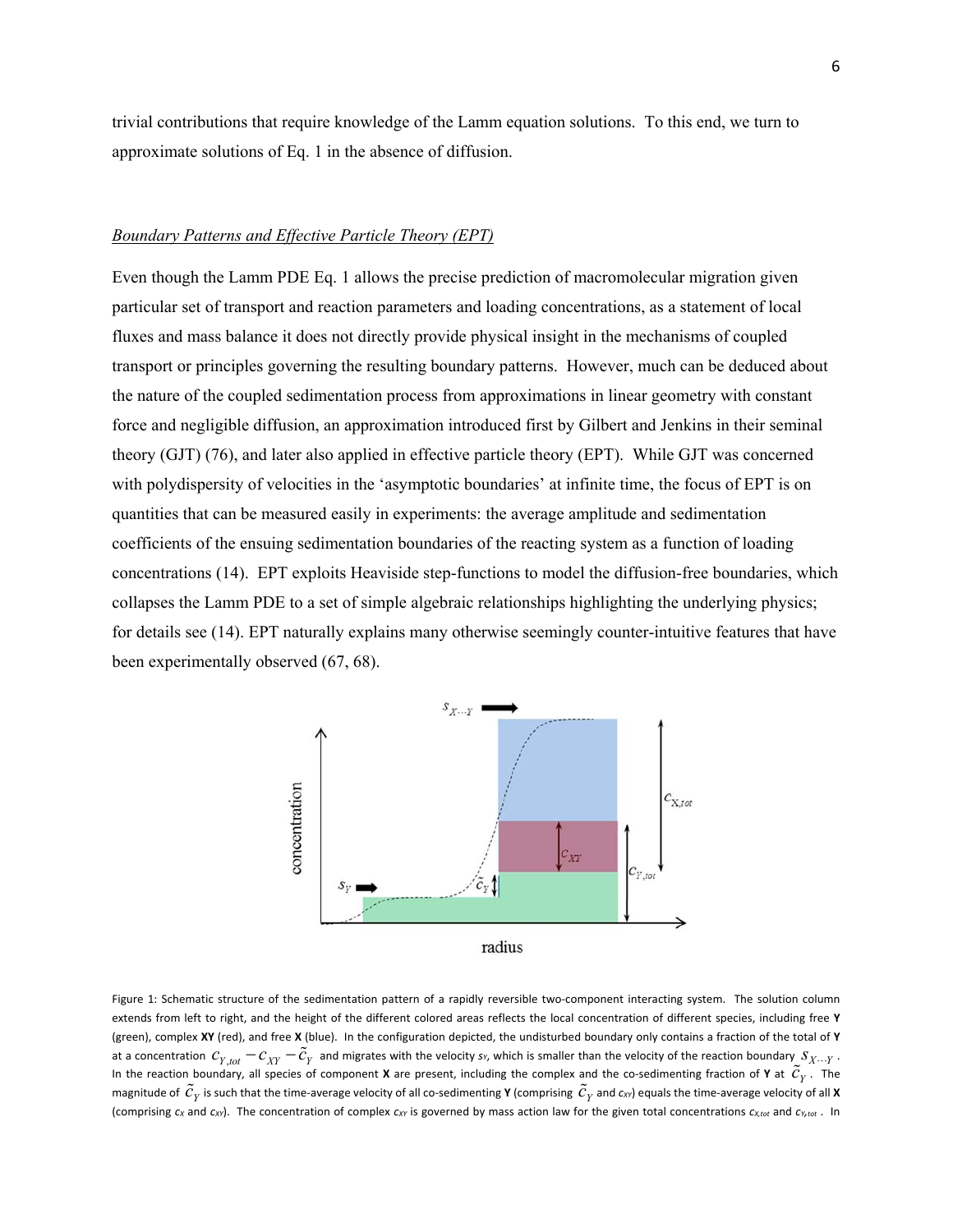effective particle theory, the diffusion-broadened boundaries (dotted line) are approximated as step-functions that migrate with the velocities and amplitudes such that they satisfy the coupled system of Lamm equations (14).

Briefly, rapidly interacting two-component systems sediment according to the following principles (Fig. 1) (14): To satisfy mass action law at all positions within the solution column at all times, there can only be one 'reaction boundary' containing all components. It completely engulfs one of the components, for which we use the nomenclature **X**, comprising both its free form (at the concentration of free  $c_X$ ) as well as all of the complex (at concentration  $c_{XY}$ ). Additionally, it also co-transports as much of the other component **Y** (at free concentration  $\tilde{c}_y$ ) such that the time-average velocity of both boundary constituents will match  $(s_{X \cdots Y})$ . We reemphasize the important fact that the reaction boundary will contain free species of all components, though in different proportions to compensate for their differing *s*-value when free. The excess of **Y** over what can be transported along with the reaction boundary, if any, will sediment as free species in the 'undisturbed boundary'. The coupled transport process can be visualized as animated cartoons generated by the Effective Particle Explorer tool in SEDPHAT for given loading concentrations and sedimentation velocities.

The selection which component is **X** and **Y** is determined by a 'phase transition' line  $c_{B,tot}^*(c_{A,tot})$ separating the two cases. At the transition line, the undisturbed boundary disappears and the system sediments in a single boundary. Quantitatively, using a terminology of **A** and **B** such that  $s_A \leq s_B$ , EPT predicts the phase transition for a simple bimolecular reaction to occur at

$$
c_{B, tot}^{*}(c_{A, tot}) = c_{A, tot} + \frac{(s_B - s_A)}{2K(s_{AB} - s_B)} \left( 1 + \sqrt{1 + \frac{4c_{A, tot}K(s_{AB} - s_B)}{(s_{AB} - s_A)}} \right)
$$
(Eq. 9)

, such that **X** becomes **A** for  $c_{B,tot} > c_{B,tot}^*$ , and **X** becomes **B** otherwise.

EPT leads to the velocity of the reaction boundary of

$$
s_{X...Y} = \frac{c_X s_X + c_{AB} s_{AB}}{c_X + c_{AB}}
$$
(Eq. 10)

which requires the concentration of co-sedimenting free **Y** of

$$
\tilde{c}_Y = \frac{c_{AB}(s_{AB} - s_Y)}{Kc_Y(s_{AB} - s_Y) + (s_X - s_Y)}\tag{Eq. 11}
$$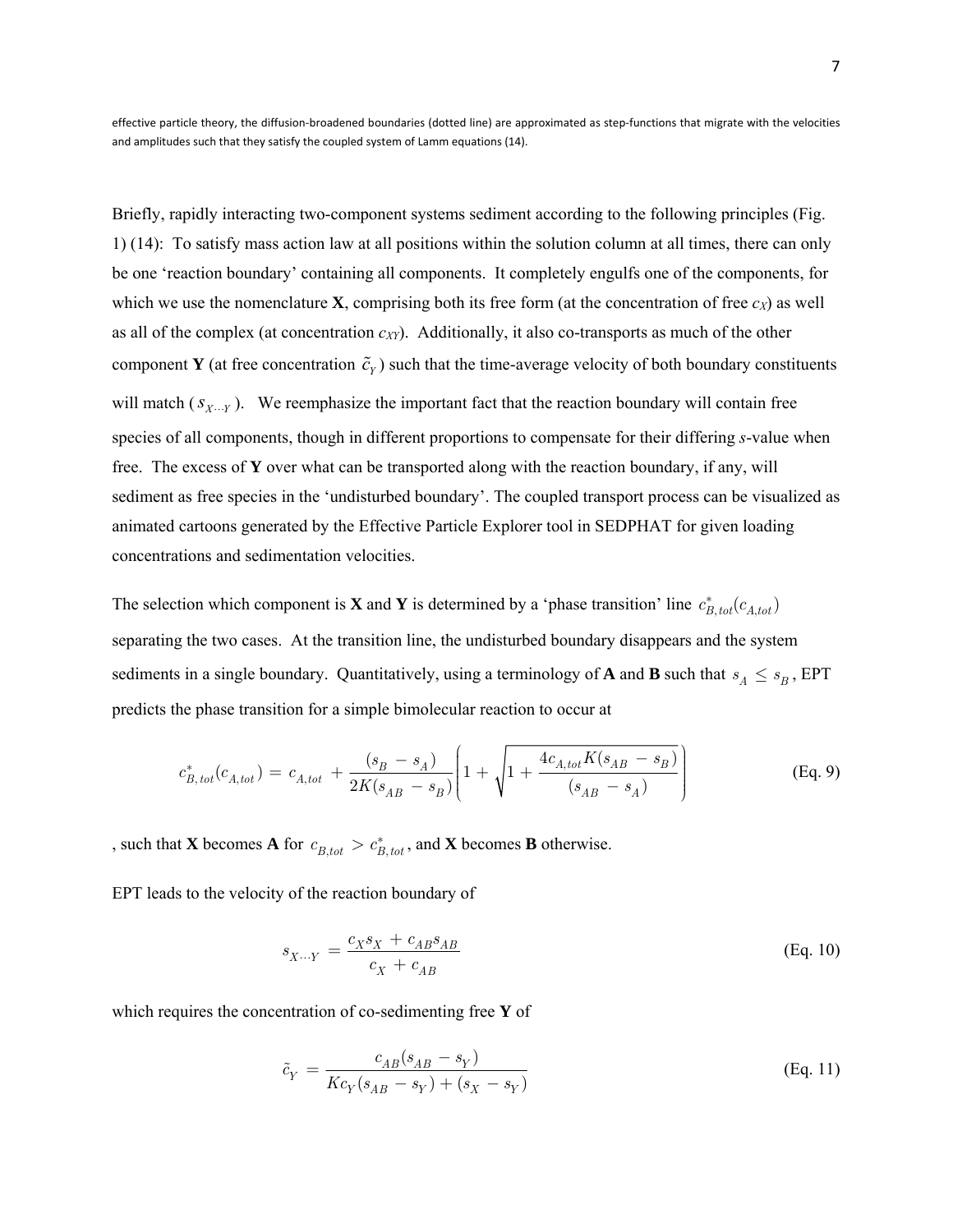such that the concentration of the undisturbed boundary is left as  $c_{Y, tot} - \tilde{c}_Y - c_{AB}$ . In this way, molecules of **A** and **B** sedimenting in the reaction boundary have the same time-average velocity  $s_{X \dots Y}$  -a condition for a stable boundary.

Recognizing the sedimentation pattern of undisturbed and reaction boundaries, we may consider a signalweighted average sedimentation coefficient of the system composed of these undisturbed and reaction boundaries:

$$
s_{w}^{(EPT)} = \frac{\varepsilon_{Y}(c_{Y, tot} - c_{AB} - \tilde{c}_{Y})s_{Y} + (\varepsilon_{Y}\tilde{c}_{Y} + \varepsilon_{X}c_{X} + (\varepsilon_{X} + \varepsilon_{Y} + \Delta\varepsilon)c_{AB})s_{X \cdots Y}}{\varepsilon_{Y}c_{Y, tot} + \varepsilon_{X}c_{X, tot} + \Delta\varepsilon c_{AB}}
$$
(Eq. 12)

After inserting the velocities and concentrations in the undisturbed and reaction boundary Eqs. 10 and 11, comparison with the traditional  $s_w^0$  from Eq. 4, and after some rearrangements of terms we find

$$
s_w^{(EPT)} = s_w^0 - \frac{\Delta \varepsilon c_{AB}}{\varepsilon_Y c_{Y, tot} + \varepsilon_X c_{X, tot} + \Delta \varepsilon c_{AB}} \times \frac{c_X}{c_X + c_{AB}} \times (s_{AB} - s_X)
$$
(Eq. 13)

Thus, in the absence of signal changes  $s_w^{(EPT)} = s_w^0$  and the population-averaged view (Eq. 4) and the EPT-based view (Eq. 12) are identical. Only in the presence of signal changes ( $\Delta \varepsilon \neq 0$ ) is there a difference. Therefore,  $s_w^{(EPT)}$  appears as a generalization of the population signal-weighted-average sedimentation coefficient, extending its applicability to rapidly reversible systems with signal changes in the complex.

To examine the physical meaning of the second term on the right hand side of Eq. 13, we consider a situation when only **X** contributes to the signal (**Y** is silent with  $\varepsilon_y = 0$ , e.g., not carrying a fluorescent label) and assume the extreme case that **X** is completely quenched in the complex ( $\Delta \varepsilon = -\varepsilon_X$ ): Now the additional term Eq. 13 reduces to  $+(c_{AB}/(c_x + c_{AB})) \times (s_{AB} - s_x)$ . We recognize the first factor as the fractional time **X** is in the complex and silent, which is multiplied by the second term that represents the additional migration that **X** will experience during this time. Therefore, the correction in the second term of Eq. 13 amounts to the migration that will be missed in the population based consideration of  $s_w^0$ .

#### *Determining Signal-Weighted Sedimentation Coefficients*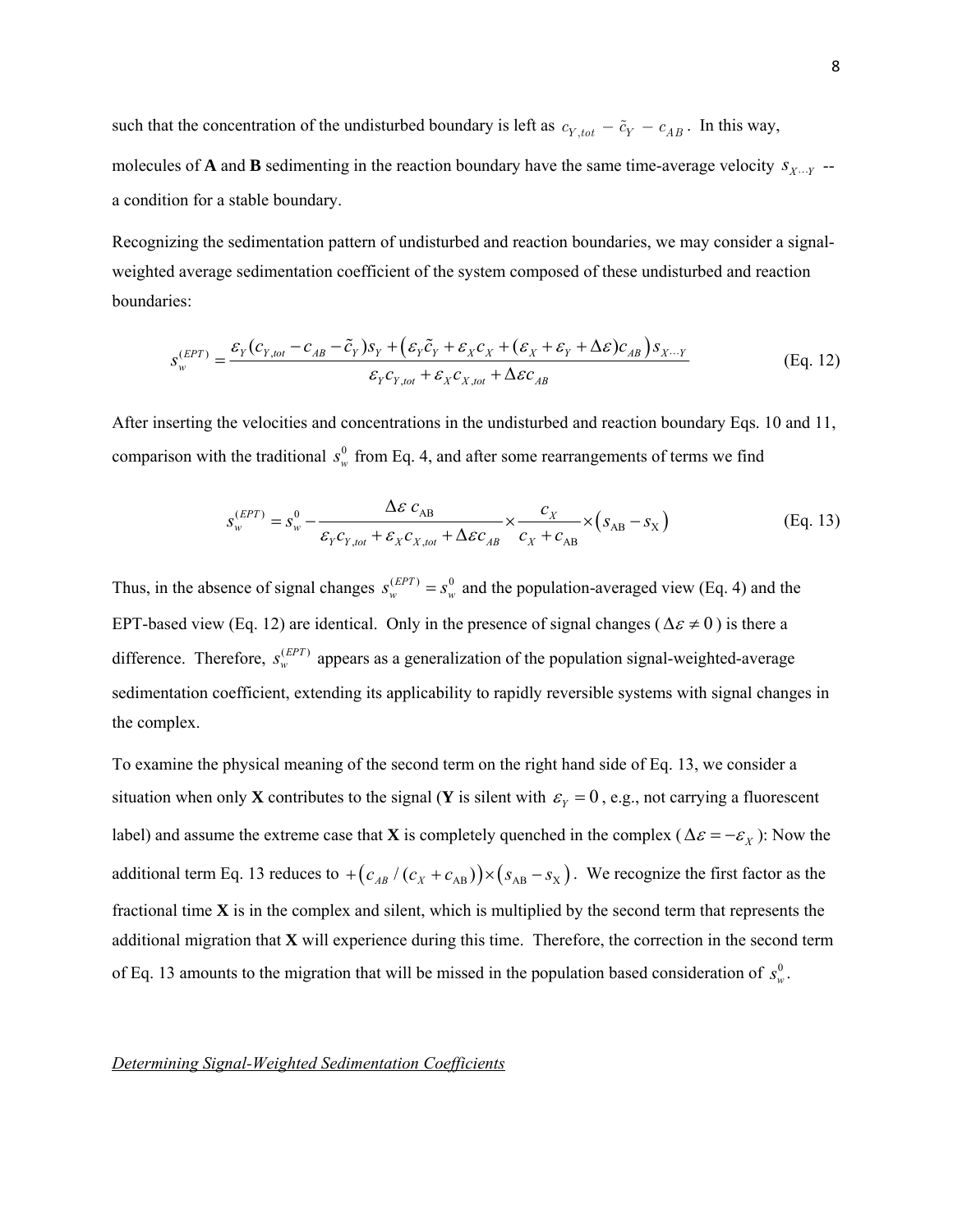One convenient way to rigorously determine  $s_w$  from given data comprising the evolution of signal boundaries is via fitting a diffusion-deconvoluted sedimentation coefficient distribution *c(s)* to the raw data

$$
a(r,t) \approx \int c(s)\chi_1(r,t,s,D(s))ds
$$
 (Eq. 14)

where  $\chi_1$  denotes a normalized Lamm equation solution (77, 78) for a species with sedimentation coefficient *s* based on a hydrodynamic scaling law *D(s)* (79). As previously shown elsewhere (5, 75), the temporal change in the radial integral in Eq. 3 defining the mass balance directly corresponds to the integral over the sedimentation coefficient distribution *c(s)*

$$
s_w = \frac{\int c(s)sds}{\int c(s)ds}
$$
 (Eq. 15)

for non-interacting mixtures. However, Eq. 15 also holds true more generally if a sufficiently good fit is achieved, in the sense that the integrals in Eq. 3 are faithfully matched. In practice, fits to interacting systems are usually excellent, due to the normal square-root dependent broadening of reaction boundaries (13). To this extent, despite the origin of *c(s)* in the description of non-interacting systems it can be rigorously applied to data *a(r,t)* of interacting systems (or any other systems) for the purpose of determining *sw*. Essentially, *c(s)* may be considered merely an efficient operational step to determine the integrals of Eq. 3. Similarly, *sw*-values can be determined from apparent sedimentation coefficient distributions based on time-derivative analyses (5), but values will be skewed at finite time intervals (15). If the integration of  $c(s)$  is carried out separately across the undisturbed and the reaction boundary, then amplitudes and *sw*-values for both boundary components can be determined separately (67).

Beyond determination of *sw*, integration of *c*(*s*) will also provide a measure of the total signal of the loaded mixture, which can be used directly to assess deviations from linearity of signal as a function of loading concentration. Thus, this initial total signal can be used to observe and quantitate quenching or signal enhancement in titration series similar to measurements in a benchtop fluorometer.

The *c*(*s*) distribution was calculated with the software SEDFIT

(http://sedfitsedphat.nibib.nih.gov/software), and plots were created with the software GUSSI (80).

# **Results and Discussion**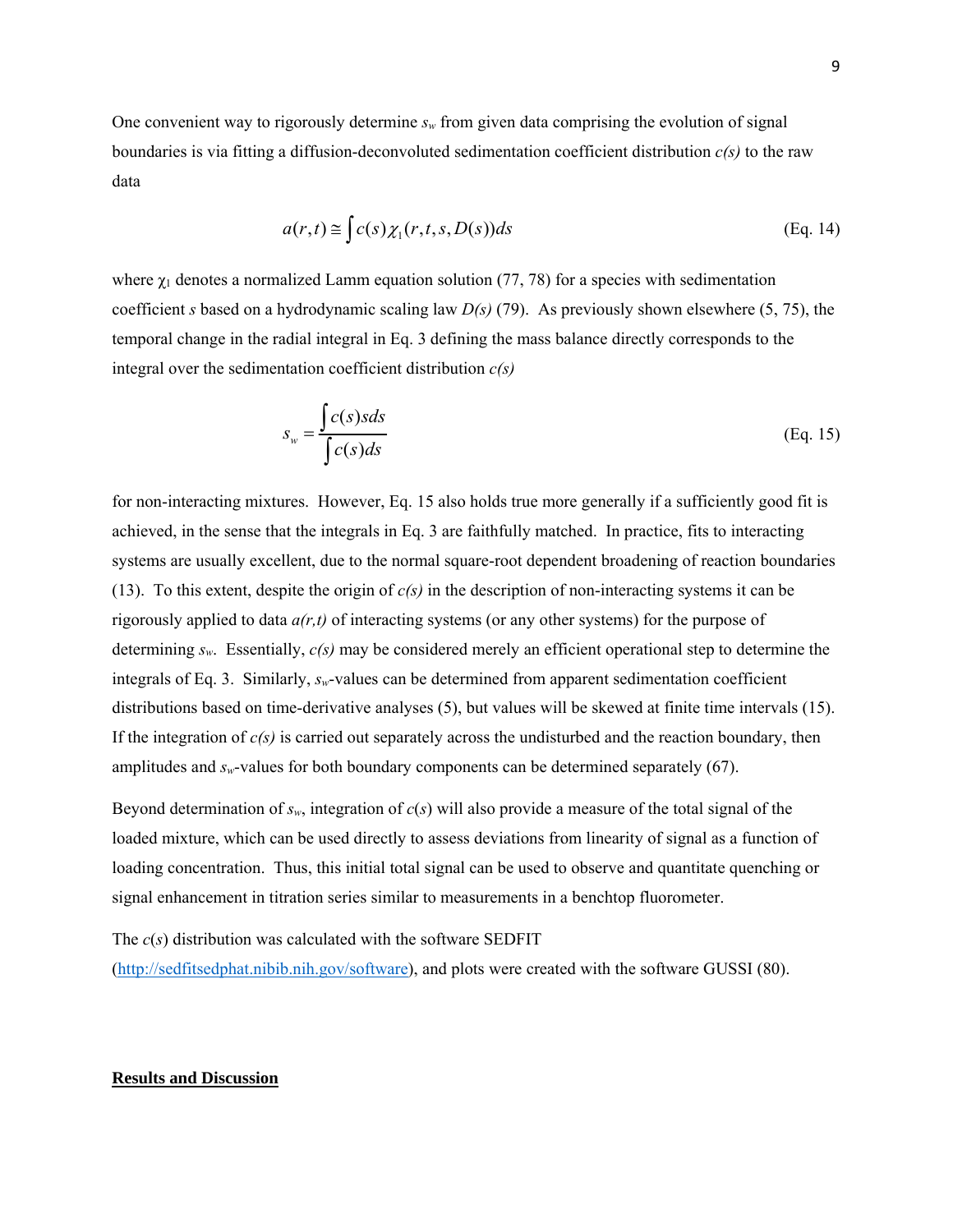In theory, it is straightforward to account for altered quantum yields in the complexed fluorophore during the sedimentation experiment by using the solutions of the coupled Lamm equation (Eq. 1) to fit experimental data. In fact, methods for directly fitting the signal profiles of interacting systems with coupled Lamm equation are well-established and available in different current data analysis software (69, 81, 82). However, the exquisite sensitivity of sedimentation velocity to sample impurities and microheterogeneity of sedimentation and diffusion coefficients limits the applicability of this approach (67, 69). For binding partners that do not self-associate, a simple test is whether the individual components can be fitted well with a single-species Lamm equation solution, or significantly better with a distribution of species: if a single-species fit to an individual component fails to be satisfactory, then surely the interacting mixtures of these components should not be treated with discrete coupled Lamm equation solutions, either. In many or most studies, data fail this test due to extraneous signals from impurities and sample polydispersity. Another drawback of direct Lamm equation modeling is that it often overparameterizes the description of boundary broadening, a fact that will be exacerbated by the addition of a Δε parameter.

Circumventing these difficulties, the most popular and robust approach is the initial description of the experimental data as diffusion-deconvoluted sedimentation coefficient distributions *c*(*s*), which will usually provide excellent fits to the raw data  $(5, 75, 79)$ . The superposition of  $c(s)$  at different loading concentrations provides an overview of the system and lends itself to determine the binding mechanism and the time-scale of the reaction relative to the sedimentation. This can also resolve many impurities and allows us to exclude them from further consideration. In a second stage, the sedimentation coefficient distributions can be used as a platform to characterize the more robust features of the sedimentation pattern of interacting systems, such as the division between undisturbed and reaction boundary. Distributions can be integrated to extract their amplitudes and *s*-values, followed modeling of the resulting isotherms (67, 75, 83). Chiefly, this also includes the overall signal-weighted sedimentation coefficient *sw*, encompassing transport from the entire interacting system. This has been a staple of sedimentation velocity analysis of interacting systems for many decades  $(2, 73)$ .

Therefore, it will be important to understand and quantify the impact of changes in fluorescent quantum yield in complexes on the measured *sw*. Our goal is not simply a partial differential equation, but a physical picture of how such signal changes impact the observed coupled transport. A key aspect of the sedimentation of rapidly reversible systems is that the reaction boundary contains fractions of both interacting components in their free state. This has been predicted in the seminal work of Gilbert and Jenkins in the 1950s (76) and subsequently experimentally verified. The population of co-sedimenting free species appears due to molecular co-transport while in complex, followed by transient release after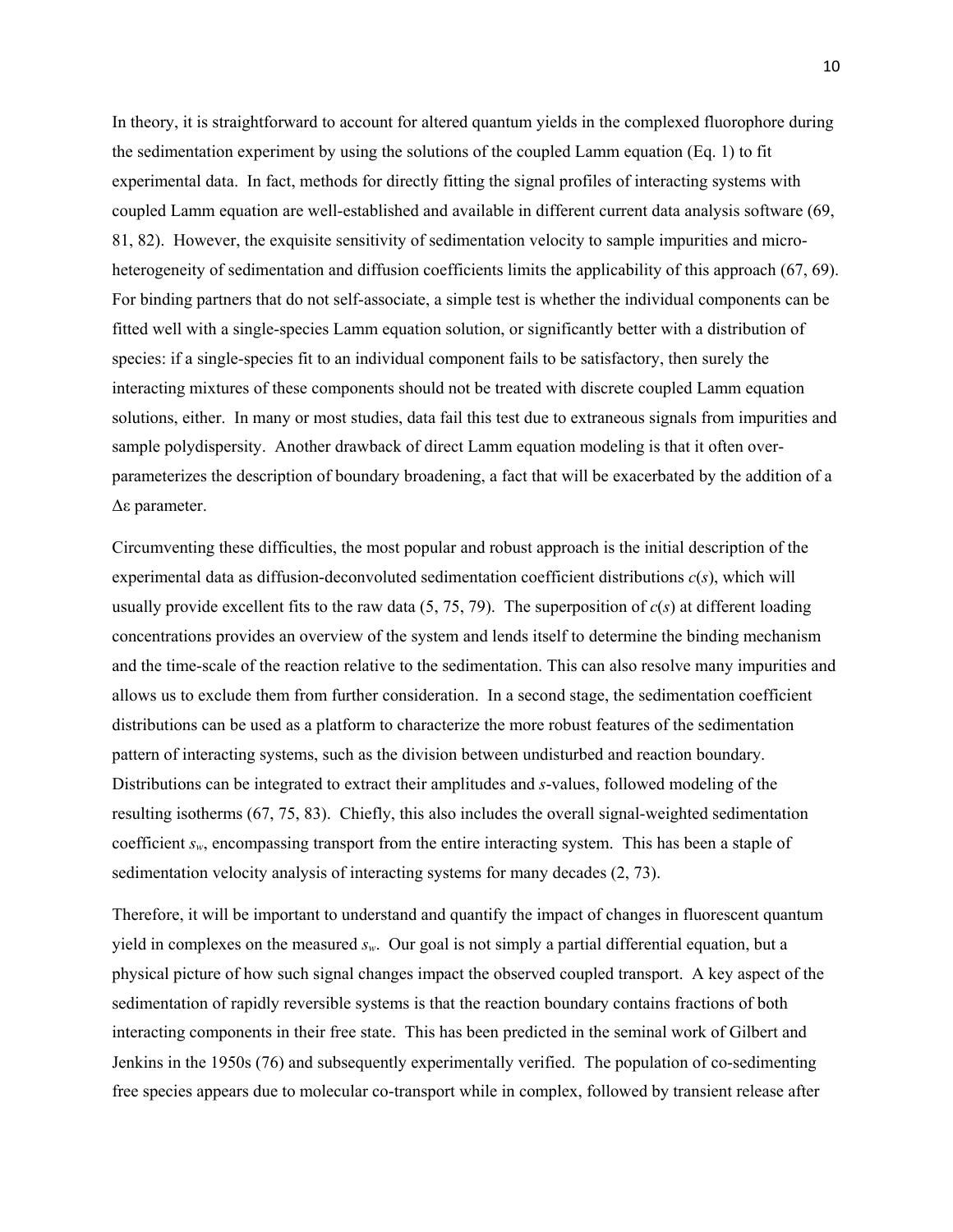finite complex lifetimes. In the present context, this basic phenomenon can be best demonstrated with simulated Lamm equation solutions for a hypothetical system with complete static quenching of signal in the complex. This is illustrated in Figure 2 for a 150 kDa, 7 S molecule **A** reversibly binding a silent 200 kDa, 9 S molecule **B** forming a silent 13 S complex, such that only free **A** contributes to the signal. If there was no co-sedimentation of **A** in the reaction boundary, then only a single 7 S boundary would appear. However, clearly a bimodal pattern arises with a fraction of the free molecules sedimenting in the faster reaction boundary.



Figure 2: Sedimentation velocity profiles of a 150 kDa, 7 S component **A** sedimenting in the presence of an optically silent 200 kDa, 9 S component **B** forming a rapidly reversible complex with 13 S that complete quenches the signal, such that only free **A** generates a signal. Coupled Lamm equation solutions were calculated for loading concentrations  $c_{A,tot} = c_{B,tot} = K_d$ , in a solution column of 12 mm length at a rotor speed of 50,000 rpm; signal profiles are shown in 10 min intervals.

In the absence of quenching, the transport during the fractional time that **A** has spent in the complex will be accounted for in the population-averaged overall transport signal. In the presence of quenching, however, this co-transport is the origin of the failure of the conventional approach considering only equilibrium populations of species: Since only free **A** contributes to the signal, the conventional binding isotherm Eq. 4 would yield constant  $s_w^0 = s_A$  throughout, unable to account for the extra co-transport of free **A** in the reaction boundary. A more productive view taken in EPT is the subdivision of **A** into a fraction that remains sedimenting free, and a fraction that exhibits coupled sedimentation with **B** such that their time-average velocity matches. In this view, the fraction of **A** in the reaction boundary also assumes a time-average signal, depending on the fractional time spent free or in complex. This picture reflects the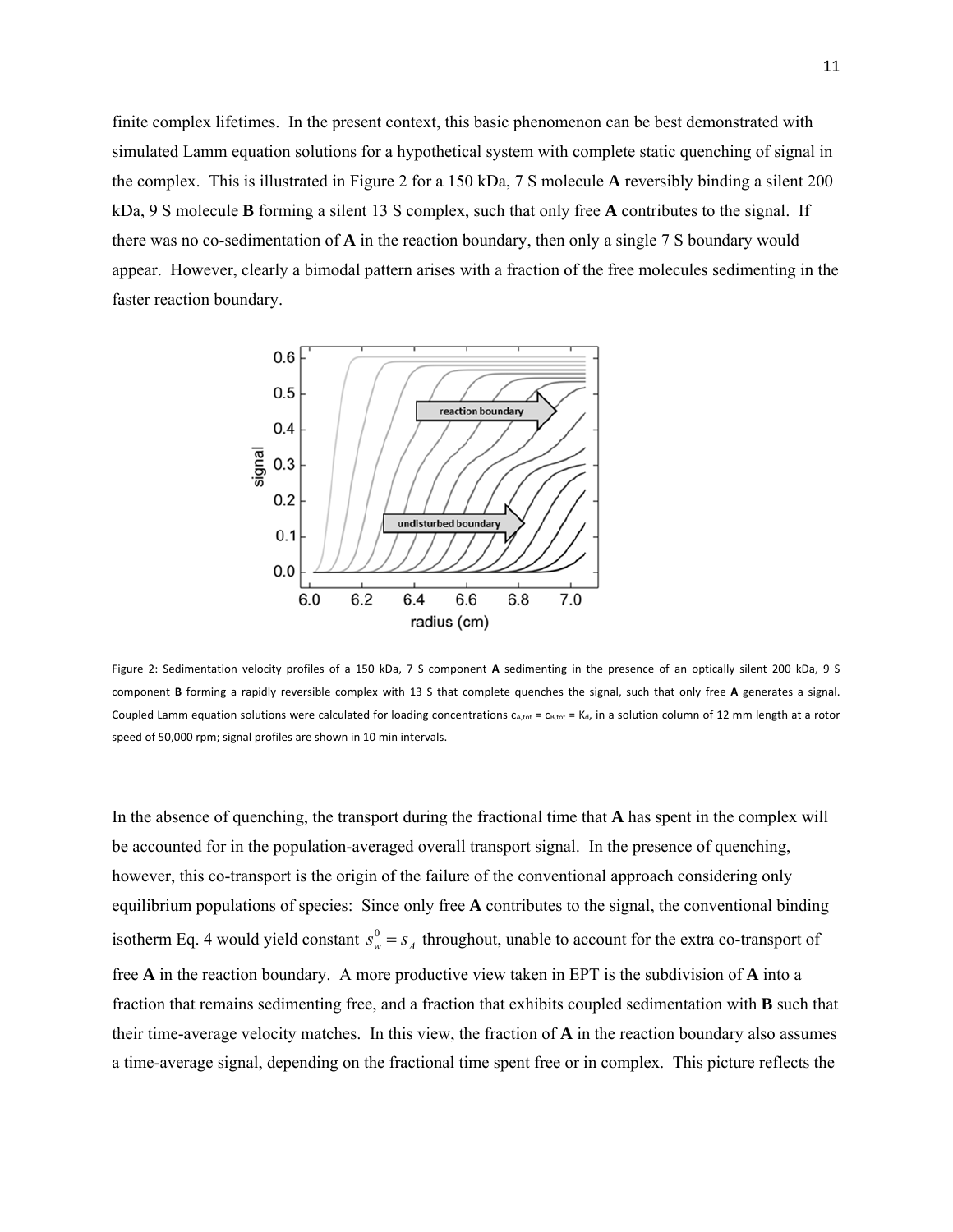physical mechanism of co-transport, and accounts for the physical transport each molecule experiences while silent in the complex.

In the following we test the implications of these considerations for  $s_w$  isotherms with two model systems exhibiting altered fluorescence quantum yield of complexes. Using the coupled Lamm equation as a reference point, we carried out simulations with Eq. 1 at a range of concentrations, accounting for each species' signal contribution to generate perfect theoretical profiles of total signal as a function of time similar to those in Fig. 2. From these signal profiles, the sedimentation coefficients  $s_w$  were extracted by fitting with *c*(*s*) distributions followed by integration (Eq. 5). This is equivalent to the radial integration of Eq. 3 defining *sw*, though more convenient and in correspondence with experimental practice (83). The resulting  $s_w$  values can then be compared with the predictions from  $s_w^{(EPT)}$  and  $s_w^0$ .



Figure 3: Comparison of *sw*-values extracted from coupled Lamm equation solutions (Eq. 3/5, circles) with those from the standard populationbased expression  $s_w^0$  (Eq. 4, gray dotted line), and the isotherm from effective particle theory  $s_w^{(EPT)}$  (Eq. 13, red solid line). Simulations were carried out for a system with a 45 kDa, 3.5 S component **A** sedimenting in the presence of an optically silent 75 kDa, 5 S component **B** forming a rapidly reversible complex with 6.5 S in a solution column of 12 mm length spinning at a rotor speed of 50,000 rpm. The signal of the complex was reduced to 0.2fold that of free **A**. For comparison, the  $s_w^0$  isotherm in the absence of quenching is also shown (Eq. 4 with  $\Delta\varepsilon = 0$  , blue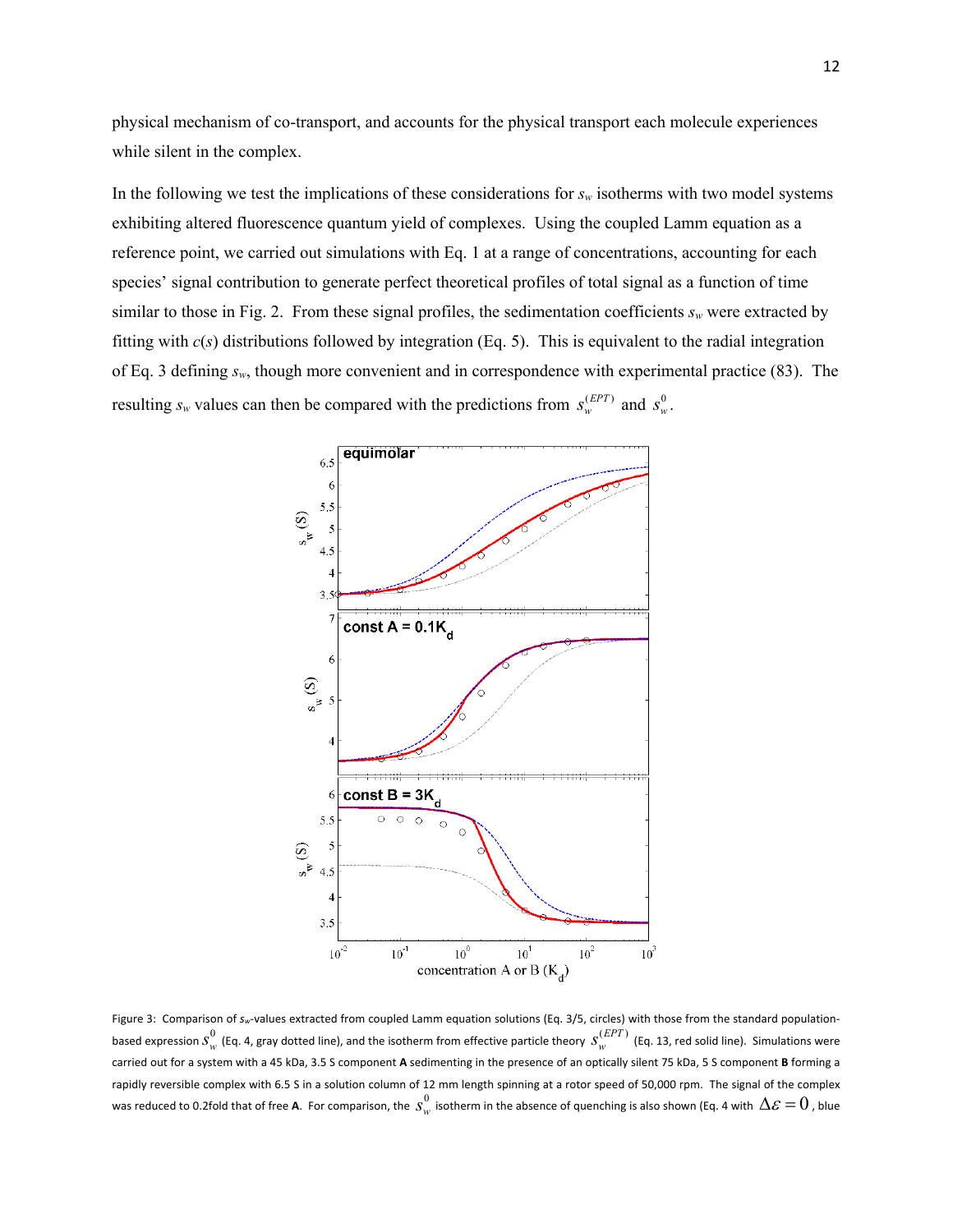dotted line). Concentrations were taken as equimolar dilution series (Top Panel), titration of constant concentration of **A** at 0.1fold *Kd* (Middle Panel), and the titration of a constant concentration of **B** at 3fold  $K_d$  (Lower Panel).

Results are shown in Fig. 3 for different concentration series for a system with signal only from component **A**, in the presence of quenching such that the complex signal is reduced to 0.2fold that of free form of **A**. It should be noted that there are no adjusted parameters in this plot. As may be expected, not accounting at all for signal quenching (blue dotted line) fails to describe the data (circles). In comparison, quenching causes the equimolar dilution series to exhibit a more shallow isotherm, and the titration series to be significantly steeper. When accounting for quenching of the complex simplistically without considering the coupled co-transport (gray dotted lines), the standard population-based isotherm  $s_w^0$ performs even worse. The conventional isotherm  $s_w^0$  significantly underestimates  $s_w$  under all conditions and performs well only for conditions that lead to complete saturation or to the absence of any complex. Compared to both, the isotherm  $s_w^{(EPT)}$  accounting for co-transport is much more consistent with the data throughout.

The discontinuity of the slopes in the predicted titration isotherms arise from the predicted transition points when the component that is completely engulfed in the reaction boundary switches. Where **A** is predicted by EPT to be engulfed entirely in the reaction boundary, mediated by an excess of **B**, the only detectable signal sediments with the *s*-value of the reaction boundary, and therefore signal quenching is predicted not to affect *sw*. (This leads to the superimposed red and blue dashed traces in Fig. 3.) However, as can be easily discerned in the Lower Panel of Fig. 3 at low concentrations, these conditions also lead to the largest error in  $s_w^{(EPT)}$ : In this case, the concentration gradients from diffusion allow for a small population of free **A** to trail the reaction boundary, thereby lowering the observed *sw*. Nevertheless, despite this error  $s_w^{(EPT)}$  still performs much better than the conventional isotherm  $s_w^0$  in this region, which would fail completely to recognize transport contributions from the complex in the reaction boundary. This is also the region where the difference between the isotherms is greatest, as shown in Fig. 4. With **B** in the range of  $K_d$  and in excess over **A**, the largest fraction of **A** is subject to co-transport while maintaining a significant time-average signal from intermittent release in the free, signaling state.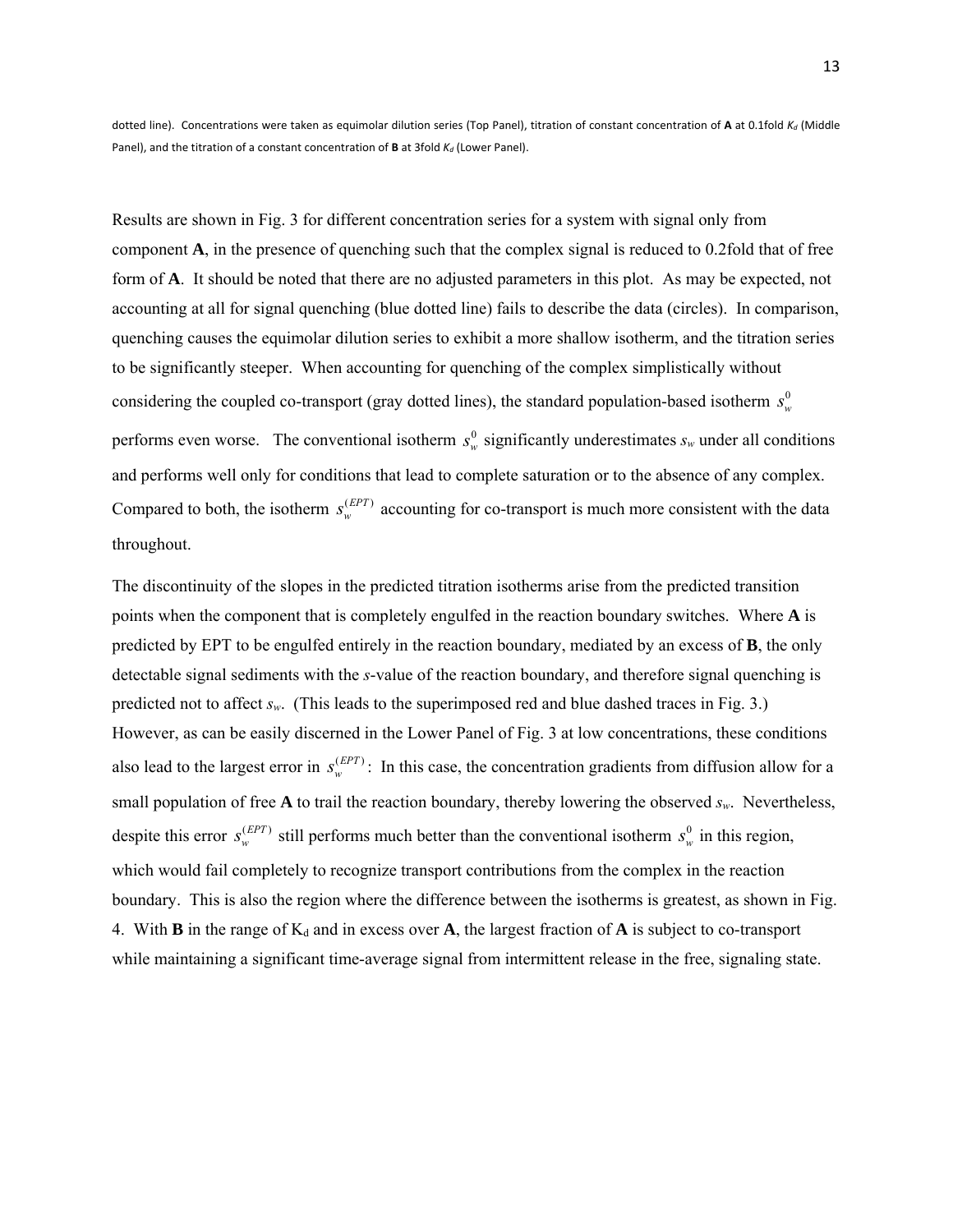

Figure 4: Overview of the difference between the quenching/co-transport isotherm from effective particle theory  $S_{w}^{(EPT)}$  and the conventional population-based isotherm  $s_w^0$  as a function of total loading concentration for the system of Fig. 3, encoded by color temperature. The phase transition line where the reaction boundary switches from completely engulfing all of **B** (lower right area) or all of **A** (upper left) is depicted as black‐and‐white dotted line. The thin yellow straight lines highlight the trajectories of the dilution and titration series employed in Fig. 3.

Finally, we examine the  $s_w$  isotherms for the opposite case where the complex exhibits enhanced fluorescence. Fig. 5 shows the *sw* isotherms when complex signal is 3fold that of free form of **A** (  $\Delta \varepsilon = 2\varepsilon_A$ , under otherwise identical conditions as in Fig. 3. As can be expected, the *sw*-values are now significantly higher than in the case without signal change, though not as high as a simplistic populationbased correction would predict. Again, the EPT-based prediction matches the sedimentation behavior of the system very well. (Even the case where **A** should be driven entirely into the reaction boundary is described very well, since the diffusionally escaped population of **A** now does not much contribute to the signal.)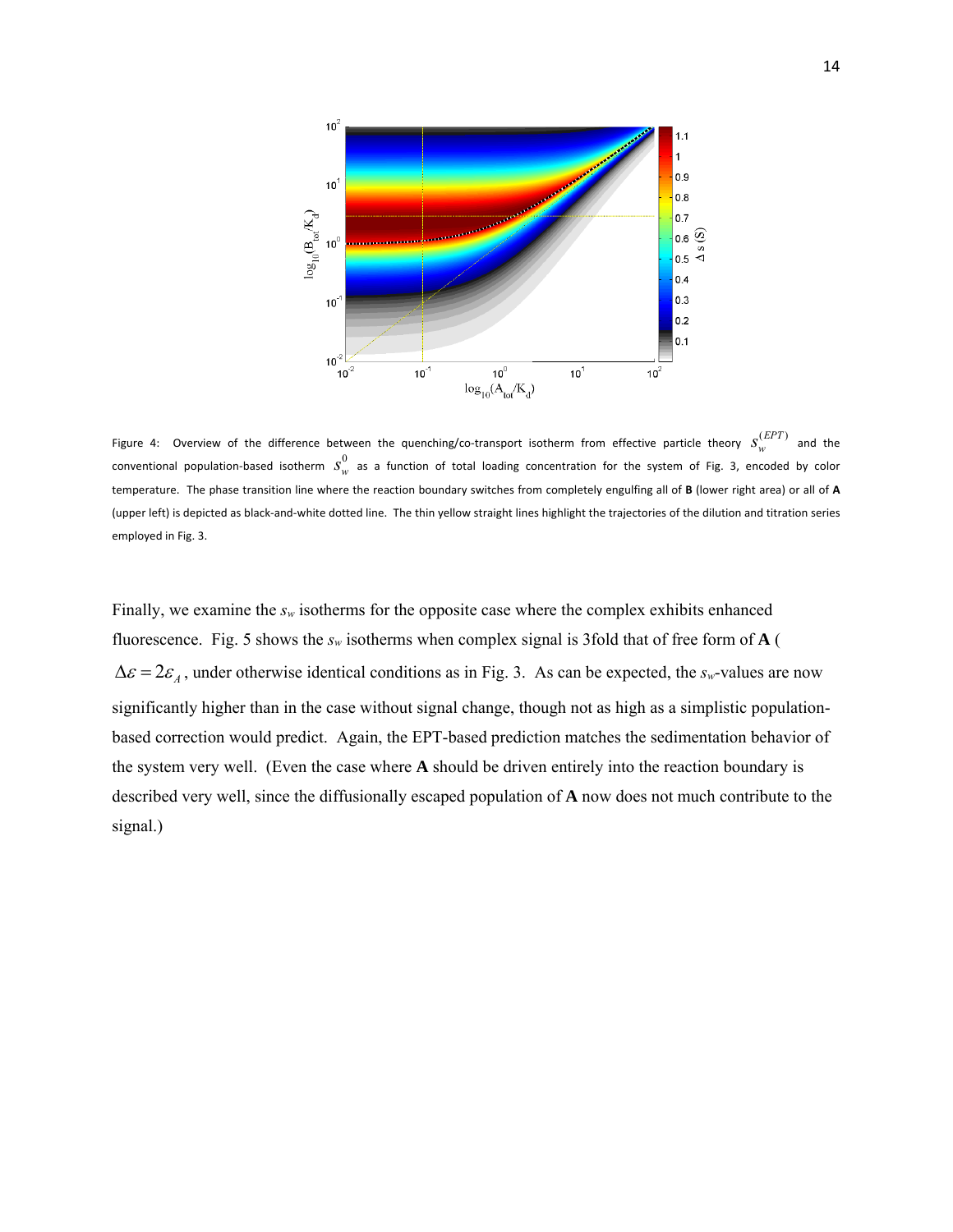

Figure 5: Impact of 3-fold fluorescence signal enhancement in the complex on the *sw* isotherms. Analogous to Fig. 3, and using the same molecular parameters, Lamm equation simulations were carried out to determine s<sub>w</sub> (circles), in comparison with ideal isotherm  $s_{_W}^{\,0}$  without signal change (blue dotted line), the standard population-based corrections to  $s_w^0$  (gray dotted line), and the isotherm from effective particle theory  $S^{(EPT)}_{w}$  (red solid line). As before, concentrations were taken as equimolar dilution series (Top Panel), titration of constant concentration of A at 0.1fold *K<sub>d</sub>* (Middle Panel), and the titration of a constant concentration of B at 3fold *K<sub>d</sub>* (Lower Panel).

## **Conclusions**

In summary, we have reported an anomaly in the observed sedimentation behavior for rapidly reversibly associating systems that exhibit changes of fluorescence quantum yield in the complex. In this case, the time-average state of all molecules is the population average state, but the time-average signal transport is not equal to the population-average signal transport. It leads to significant deviations from the conventionally expected isotherms of *sw* based on equilibrium populations. This effect is another incarnation of the seemingly counter-intuitive properties of the reaction boundaries if viewed in a naive species-based picture without considering the mechanism of coupled co-transport. Like other `anomalies', the effective particle theory naturally explains these features, as it reflects the physical reality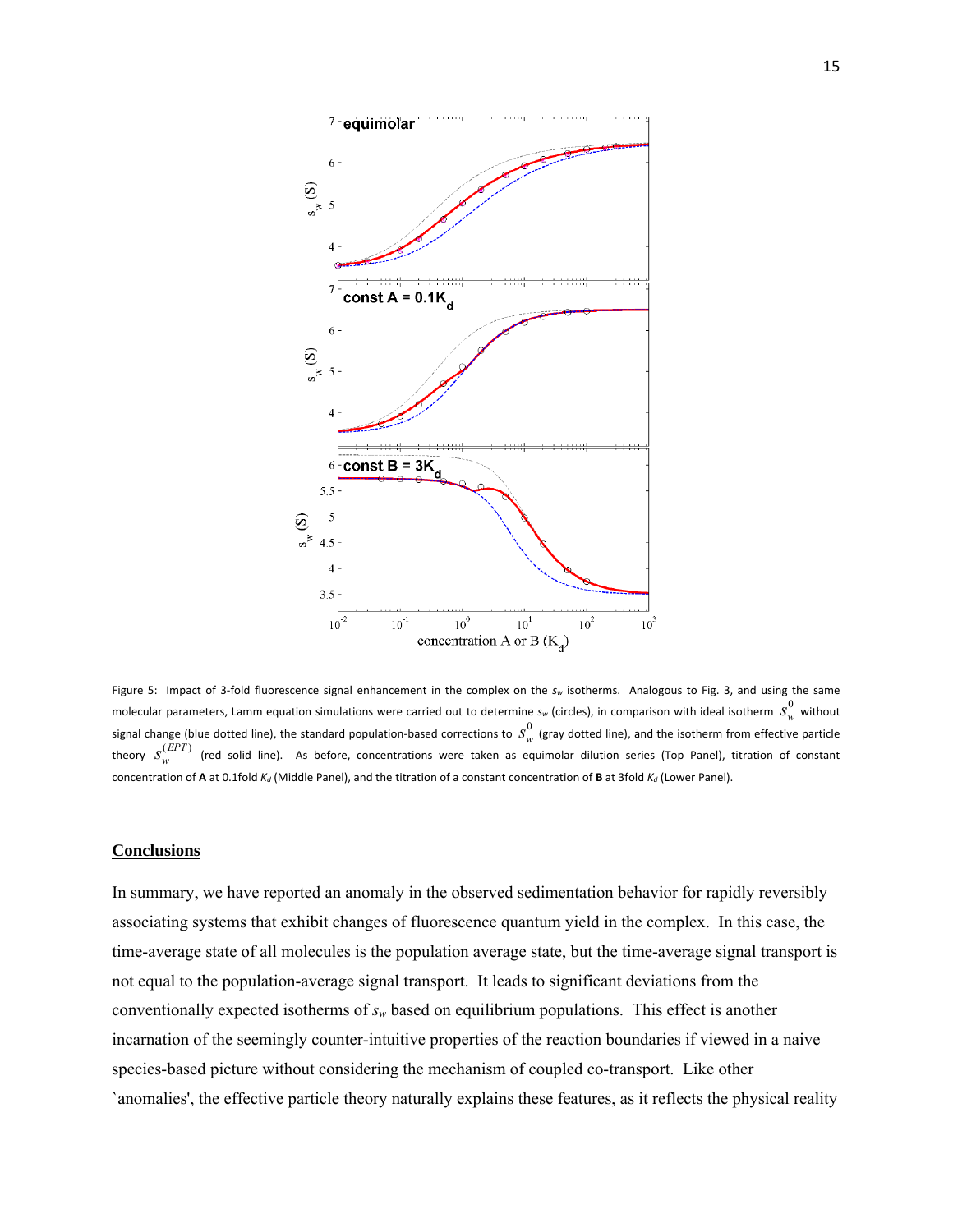of a coupled migrating system. A more general isotherm of *sw* based on EPT provides a satisfactory quantitative approximation of this effect.

Nothing in the derivations considerations refers in any way to the nature or sign of the signal changes associated with complex formation. Therefore, the same will hold for static or dynamic quenching, fluorescence enhancement, or any other photophysical process altering the fluorescence quantum yield. It should likewise apply to absorbance data when hyper- or hypochromicity induced by binding events alters extinction coefficients, which may be observed in nucleic acid interactions or protein interactions involving large conformational changes. One very promising area of future developments involves the combination of mass based separation in sedimentation with signals that offer proximity-dependent information on binding, such as Förster resonance energy transfer. This may potentially enable experiments to transcend the limitations of macroscopic binding studies in SV. Based on the results of the present work, analyses of such experiments must account for the true physical nature of the coupled co-sedimentation.

# *Author Contributions*

S.K.C. performed research; analyzed data; H.Z. designed research; wrote the manuscript; P.S. analyzed data; designed research; wrote the manuscript.

# *Acknowledgment*

We thank the anonymous reviewers for excellent suggestions. This work was supported by the Intramural Research Program of the National Institute of Biomedical Imaging and Bioengineering, National Institutes of Health.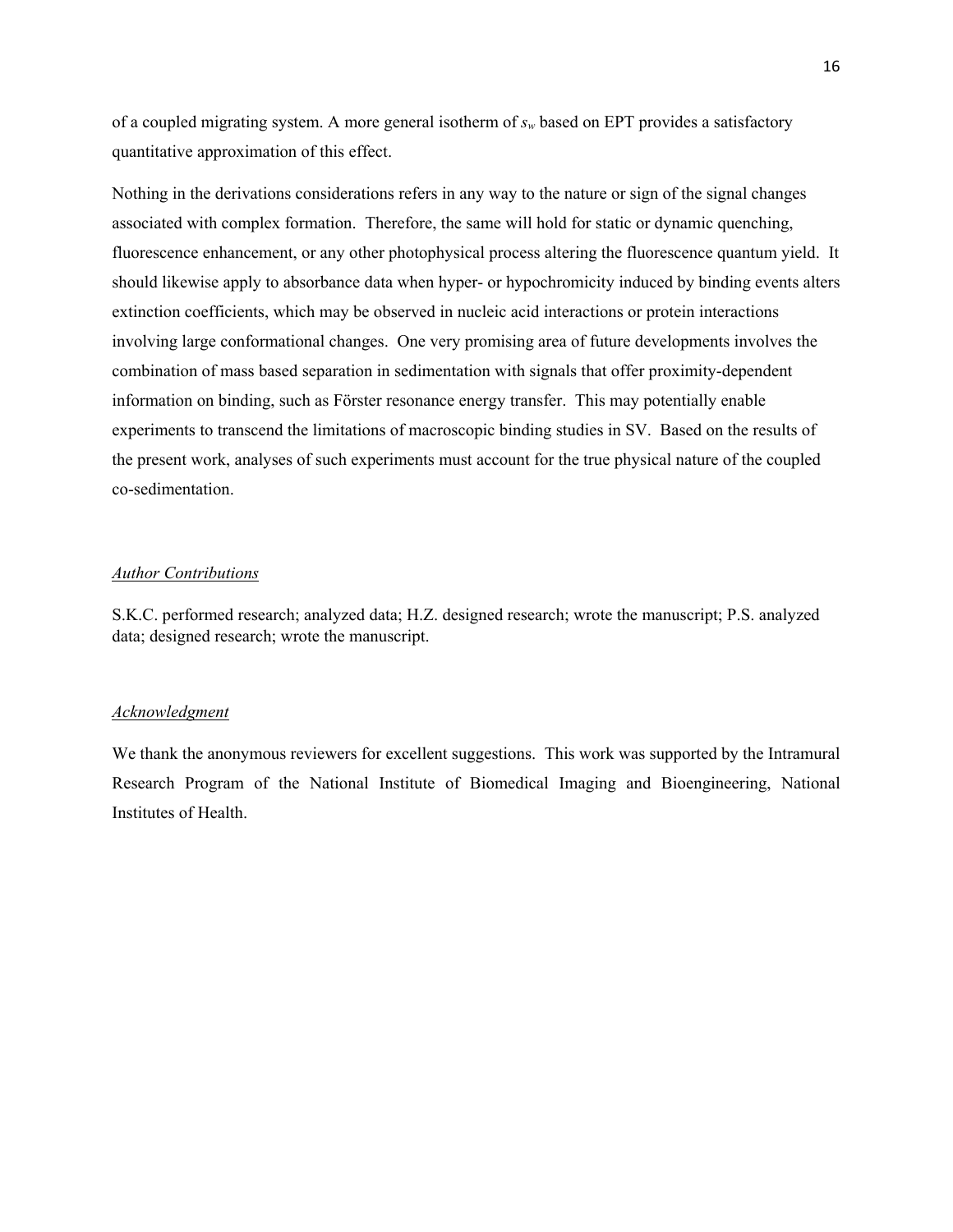## **References**

- 1. Svedberg, T., and H. Rinde. 1923. The determination of the distribution of size of particles in disperse systems. J. Am. Chem. Soc. 45: 943–954.
- 2. Schachman, H.K. 1959. Ultracentrifugation in Biochemistry. New York: Academic Press.
- 3. Schuck, P., H. Zhao, C.A. Brautigam, and R. Ghirlando. 2015. Basic Principles of Analytical Ultracentrifugation. Boca Raton, FL: CRC Press.
- 4. Harding, S.E., and A.J. Rowe. 2010. Insight into protein-protein interactions from analytical ultracentrifugation. Biochem. Soc. Trans. 38: 901–7.
- 5. Schuck, P. 2016. Sedimentation Velocity Analytical Ultracentrifugation: Discrete Species and Size-Distributions of Macromolecules and Particles. Boca Raton, FL: CRC Press.
- 6. Schuck, P. 2013. Analytical ultracentrifugation as a tool for studying protein interactions. Biophys. Rev. 5: 159–171.
- 7. Thajudeen, T., J. Walter, M. Uttinger, and W. Peukert. 2016. A Comprehensive Brownian Dynamics-Based Forward Model for Analytical (Ultra)Centrifugation. Part. Part. Syst. Charact. .
- 8. Díez, A., A. Ortega, and J. García de la Torre. 2011. Brownian dynamics simulation of analytical ultracentrifugation experiments. BMC Biophys. 4: 6.
- 9. Ma, J., H. Zhao, J. Sandmaier, J.A. Liddle, and P. Schuck. 2016. Variable-field analytical ultracentrifugation: II. Gravitational sweep sedimentation. Biophys. J. 110: 103–112.
- 10. Brautigam, C.A., S.B. Padrick, and P. Schuck. 2013. Multi-signal sedimentation velocity analysis with mass conservation for determining the stoichiometry of protein complexes. PLoS One. 8: e62694.
- 11. Walter, J., P.J. Sherwood, W. Lin, D. Segets, W.F. Stafford, and W. Peukert. 2015. Simultaneous analysis of hydrodynamic and optical properties using analytical ultracentrifugation equipped with multiwavelength detection. Anal. Chem. 87: 3396–3403.
- 12. Brown, P.H., A. Balbo, and P. Schuck. 2007. Using prior knowledge in the determination of macromolecular size-distributions by analytical ultracentrifugation. Biomacromolecules. 8: 2011– 2024.
- 13. Schuck, P. 2010. Diffusion of the reaction boundary of rapidly interacting macromolecules in sedimentation velocity. Biophys. J. 98: 2741–2751.
- 14. Schuck, P. 2010. Sedimentation patterns of rapidly reversible protein interactions. Biophys. J. 98: 2005–2013.
- 15. Schuck, P. 2016. Sedimentation coefficient distributions of large particles. Analyst. 141: 4400– 4409.
- 16. Kang, E.-H., M. Mansfield, and J.F. Douglas. 2004. Numerical path integration technique for the calculation of transport properties of proteins. Phys. Rev. E. 69: 1–11.
- 17. Benítez, A.A., J.G. Hernández Cifre, F.G. Díaz Baños, and J.G. de la Torre. 2015. Prediction of solution properties and dynamics of RNAs by means of Brownian dynamics simulation of coarsegrained models: Ribosomal 5S RNA and phenylalanine transfer RNA. BMC Biophys. 8: 11.
- 18. Aragon, S.R. 2011. Recent advances in macromolecular hydrodynamic modeling. Methods. 54: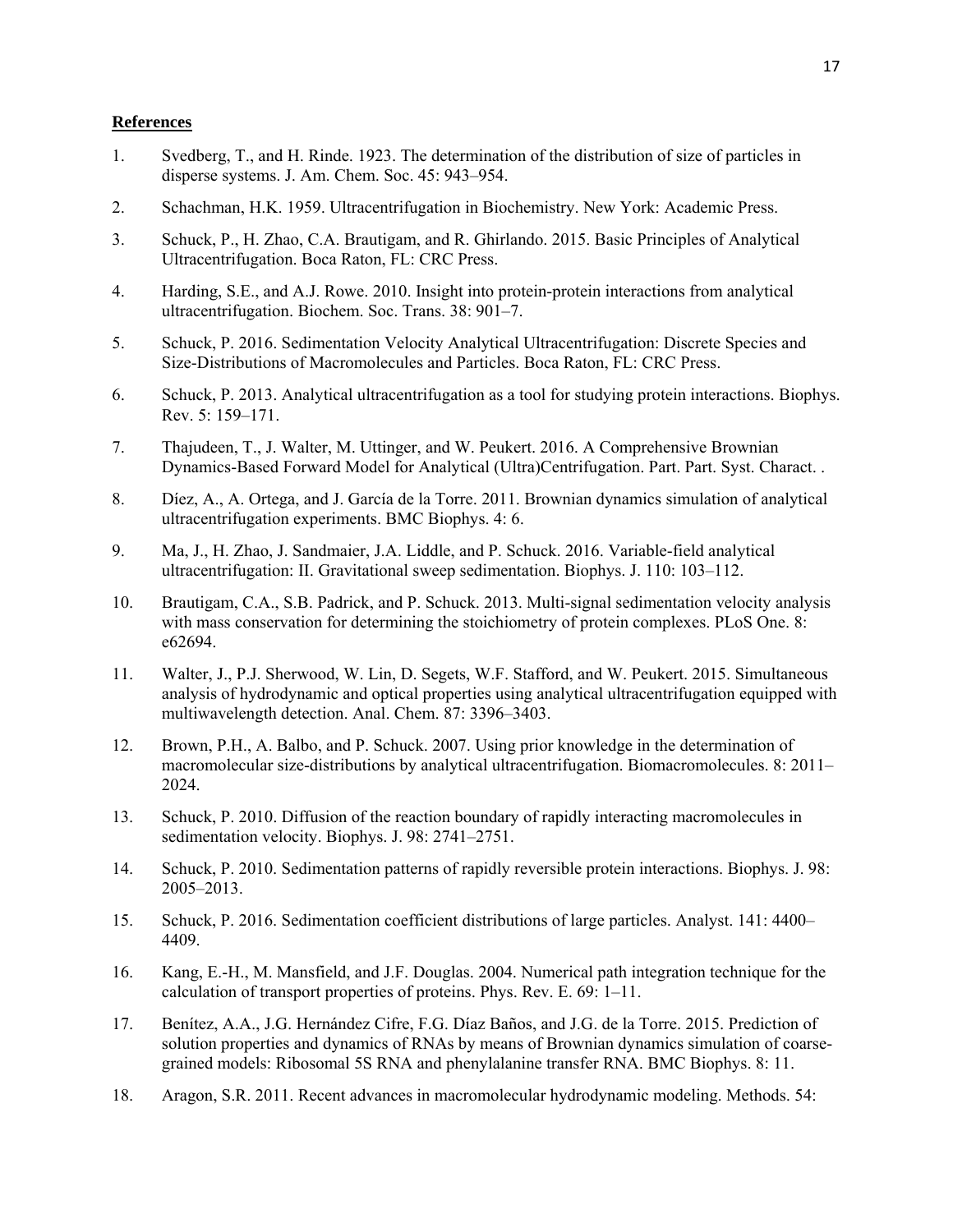101–14.

- 19. MacGregor, I.K., A.L. Anderson, and T.M. Laue. 2004. Fluorescence detection for the XLI analytical ultracentrifuge. Biophys. Chem. 108: 165–185.
- 20. Walter, J., K. Löhr, E. Karabudak, W. Reis, J. Mikhael, W. Peukert, W. Wohlleben, and H. Cölfen. 2014. Multidimensional analysis of nanoparticles with highly disperse properties using multiwavelength analytical ultracentrifugation. ACS Nano. 8: 8871–8886.
- 21. Zhao, H., R. Ghirlando, C. Alfonso, F. Arisaka, I. Attali, D.L. Bain, M.M. Bakhtina, D.F. Becker, G.J. Bedwell, A. Bekdemir, T.M.D. Besong, C. Birck, C.A. Brautigam, W. Brennerman, O. Byron, A. Bzowska, J.B. Chaires, C.T. Chaton, H. Cölfen, K.D. Connaghan, K.A. Crowley, U. Curth, T. Daviter, W.L. Dean, A.I. Diez, C. Ebel, D.M. Eckert, L.E. Eisele, E. Eisenstein, P. England, C. Escalante, J.A. Fagan, R. Fairman, R.M. Finn, W. Fischle, J. García de la Torre, J. Gor, H. Gustafsson, D. Hall, S.E. Harding, J.G. Hernández Cifre, A.B. Herr, E.E. Howell, R.S. Isaac, S.-C. Jao, D. Jose, S.-J. Kim, B. Kokona, J.A. Kornblatt, D. Kosek, E. Krayukhina, D. Krzizike, E.A. Kusznir, H. Kwon, A. Larson, T.M. Laue, A. Le Roy, A.P. Leech, H. Lilie, K. Luger, J.R. Luque-Ortega, J. Ma, C.A. May, E.L. Maynard, A. Modrak-Wojcik, Y.-F. Mok, N. Mücke, L. Nagel-Steger, G.J. Narlikar, M. Noda, A. Nourse, T. Obsil, C.K. Park, J.-K. Park, P.D. Pawalek, E.E. Perdue, S.J. Perkins, M.A. Perugini, C.L. Peterson, M.G. Peverelli, G. Piszczek, G. Prag, P.E. Prevelige, B.D.E. Raynal, L. Rezabkova, K. Richter, A.E. Ringel, R. Rosenberg, A.J. Rowe, A.C. Rufer, D.J. Scott, J.G. Seravalli, A.S. Solovyova, R. Song, D. Staunton, C. Stoddard, K. Stott, H.M. Strauss, et al. 2015. A multilaboratory comparison of calibration accuracy and the performance of external references in analytical ultracentrifugation. PLoS One. 10: e0126420.
- 22. Ghirlando, R., A. Balbo, G. Piszczek, P.H. Brown, M.S. Lewis, C.A. Brautigam, P. Schuck, and H. Zhao. 2013. Improving the thermal, radial, and temporal accuracy of the analytical ultracentrifuge through external references. Anal. Biochem. 440: 81–95.
- 23. Desai, A., J. Krynitsky, T.J. Pohida, H. Zhao, and P. Schuck. 2016. 3D-Printing for Analytical Ultracentrifugation. PLoS One. 11: e0155201.
- 24. Strauss, H.M., E. Karabudak, S. Bhattacharyya, A. Kretzschmar, W. Wohlleben, and H. Cölfen. 2008. Performance of a fast fiber based UV/Vis multiwavelength detector for the analytical ultracentrifuge. Colloid Polym. Sci. 286: 121–128.
- 25. Laue, T.M., and J.B. Austin. 2016. The CFA Analytical Ultracentrifuge Architecture. In: Analytical Ultracentrifugation. Tokyo: Springer Japan. pp. 25–37.
- 26. Almutairi, F.M., T. Erten, G.G. Adams, M. Hayes, P. McLoughlin, M.S. Kök, A.R. Mackie, A.J. Rowe, and S.E. Harding. 2015. Hydrodynamic characterisation of chitosan and its interaction with two polyanions: DNA and xanthan. Carbohydr. Polym. 122: 359–366.
- 27. Gillis, R.B., A.J. Rowe, G.G. Adams, and S.E. Harding. 2014. A review of modern approaches to the hydrodynamic characterisation of polydisperse macromolecular systems in biotechnology. Biotechnol. Genet. Eng. Rev. 30: 142–157.
- 28. Polling, S., D.M. Hatters, and Y.-F. Mok. 2013. Size analysis of polyglutamine protein aggregates using fluorescence detection in an analytical ultracentrifuge. Methods Mol. Biol. 1017: 59–71.
- 29. Kokona, B., C.A. May, N.R. Cunningham, L. Richmond, F.J. Garcia, J.C. Durante, K.M. Ulrich, C.M. Roberts, C.D. Link, W.F. Stafford, T.M. Laue, and R. Fairman. 2015. Studying polyglutamine aggregation in Caenorhabditis elegans using an analytical ultracentrifuge equipped with fluorescence detection. Protein Sci. 25: 1–13.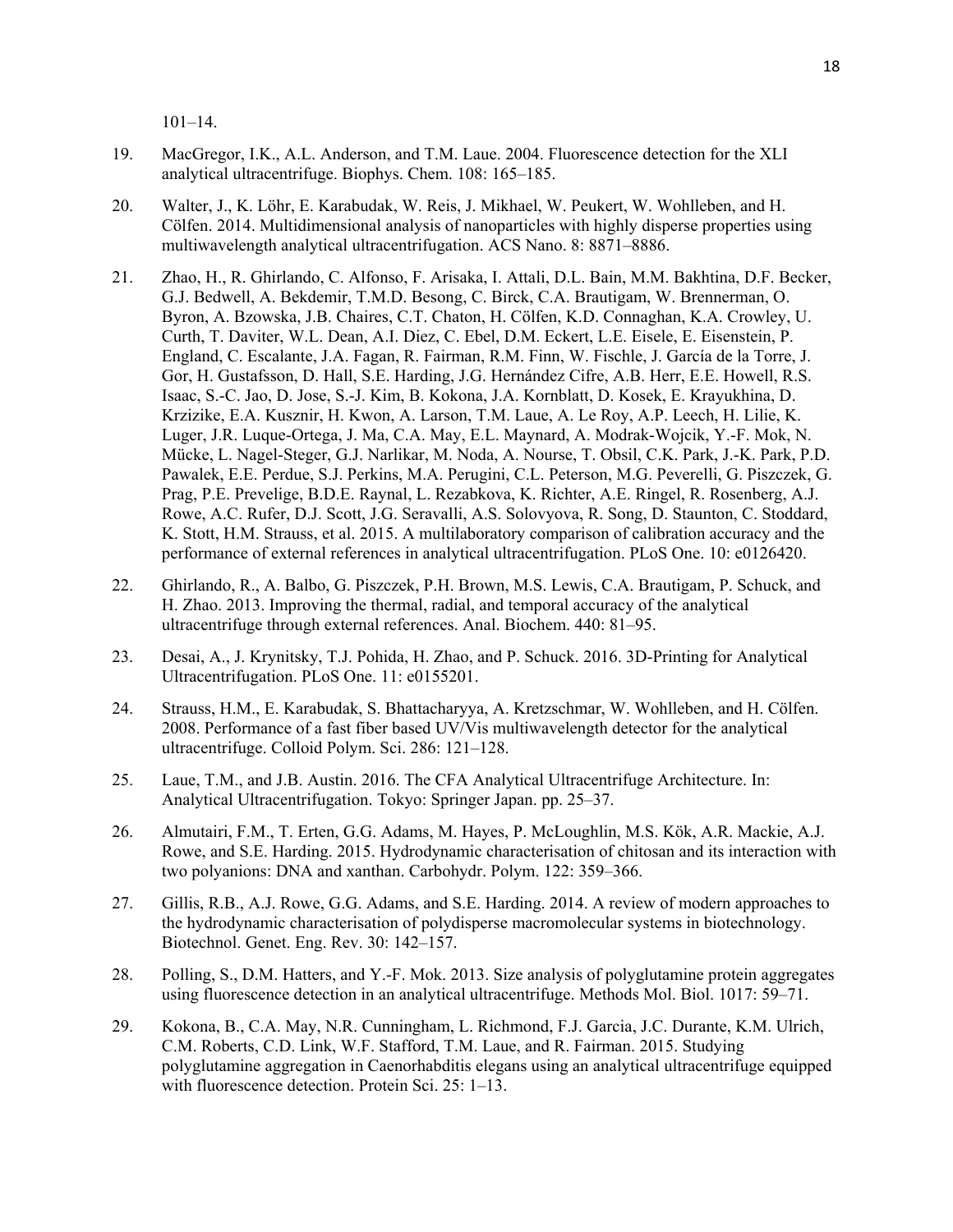- 30. Chaton, C.T., and A.B. Herr. 2015. Elucidating complicated assembling systems in biology using size-and-shape analysis of sedimentation velocity data. Methods Enzymol. 562: 187–204.
- 31. Mok, Y.-F., G.J. Howlett, and M.D.W. Griffin. 2015. Sedimentation velocity analysis of the size distribution of amyloid oligomers and fibrils. Methods Enzymol. : 241–256.
- 32. Le Roy, A., K. Wang, B. Schaack, P. Schuck, C. Breyton, and C. Ebel. 2015. AUC and smallangle scattering for membrane proteins. Methods Enzym. 562: 257–286.
- 33. Ebel, C. 2011. Sedimentation velocity to characterize surfactants and solubilized membrane proteins. Methods. 54: 56–66.
- 34. Inagaki, S., R. Ghirlando, and R. Grisshammer. 2013. Biophysical characterization of membrane proteins in nanodiscs. Methods. 59: 287–300.
- 35. Lam, S., M. Zheng, and J.A. Fagan. 2016. Characterizing the Effect of Salt and Surfactant Concentration on the Counterion Atmosphere around Surfactant Stabilized SWCNTs Using Analytical Ultracentrifugation. Langmuir. 32: 3926–3936.
- 36. Sousa, A.A., S.A. Hassan, L.L. Knittel, A. Balbo, M.A. Aronova, P.H. Brown, P. Schuck, and R.D. Leapman. 2016. Biointeractions of ultrasmall glutathione-coated gold nanoparticles: effect of small size variations. Nanoscale. 8: 6577–88.
- 37. Bekdemir, A., and F. Stellacci. 2016. A centrifugation-based physicochemical characterization method for the interaction between proteins and nanoparticles. Nat. Commun. 7: 13121.
- 38. Wohlleben, W. 2012. Validity range of centrifuges for the regulation of nanomaterials: from classification to as-tested coronas. J. Nanopart. Res. 14: 1300.
- 39. Arnold, M.S., J. Suntivich, S.I. Stupp, and M.C. Hersam. 2008. Hydrodynamic characterization of surfactant encapsulated carbon nanotubes using an analytical ultracentrifuge. ACS Nano. 2: 2291– 2300.
- 40. Cölfen, H., S. Tirosh, and A. Zaban. 2003. Nanocrystal surface structure analysis by analytical ultracentrifugation. Langmuir. 19: 10654–10659.
- 41. Wafer, L., M. Kloczewiak, and Y. Luo. 2016. Quantifying trace amounts of aggregates in biopharmaceuticals using analytical ultracentrifugation sedimentation velocity: Bayesian analyses and F statistics. AAPS J. .
- 42. Berkowitz, S.A., and J.S. Philo. 2015. Characterizing biopharmaceuticals using analytical ultracentrifugation. In: Houde DJ, SA Berkowitz, editors. Biophysical Characterization of Proteins in Developing Biopharmaceuticals. Amsterdam: Elsevier. pp. 211–260.
- 43. Gabrielson, J.P., and K.K. Arthur. 2011. Measuring low levels of protein aggregation by sedimentation velocity. Methods. 54: 83–91.
- 44. Kingsbury, J.S., and T.M. Laue. 2011. Fluorescence-detected sedimentation in dilute and highly concentrated solutions. Methods Enzym. 492: 283–304.
- 45. Nelson, T.G., G.D. Ramsay, and M.A. Perugini. 2016. Fluorescence Detection System. In: Uchiyama S, F Arisaka, WF Stafford, T Laue, editors. Analytical Ultracentrifugation. Tokyo: Springer Japan. pp. 39–61.
- 46. Zhao, H., E. Casillas, H. Shroff, G.H. Patterson, and P. Schuck. 2013. Tools for the quantitative analysis of sedimentation boundaries detected by fluorescence optical analytical ultracentrifugation. PLoS One. 8: e77245.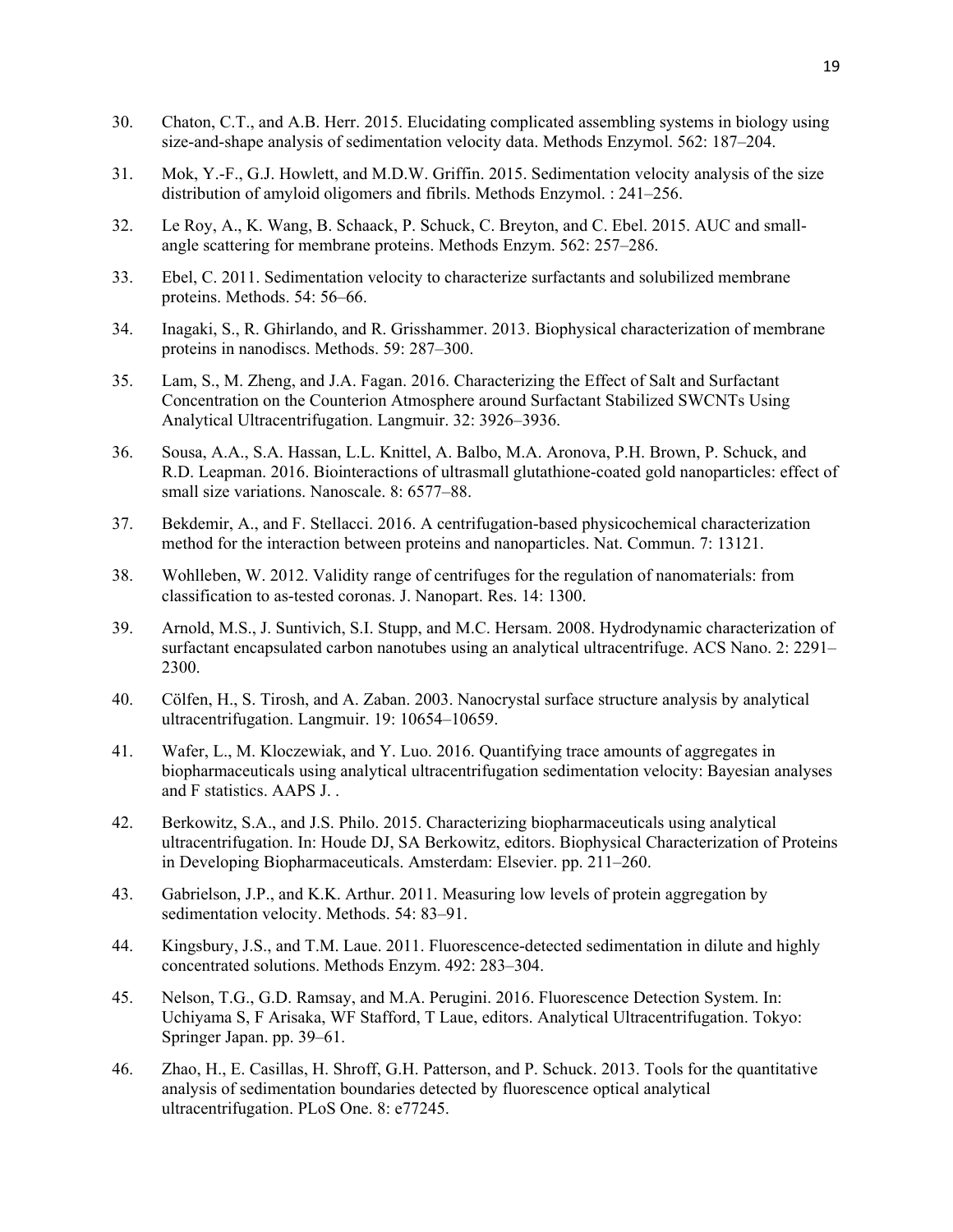- 47. Lyons, D.F., J.W. Lary, B. Husain, J.J. Correia, and J.L. Cole. 2013. Are fluorescence-detected sedimentation velocity data reliable? Anal. Biochem. 437: 133–137.
- 48. Zhao, H., M.L. Mayer, and P. Schuck. 2014. Analysis of protein interactions with picomolar binding affinity by fluorescence-detected sedimentation velocity. Anal. Chem. 18: 3181–3187.
- 49. Hill, J.J., and T.M. Laue. 2015. Protein Assembly in Serum and the Differences from Assembly in Buffer. Methods Enzym. 562: 501–527.
- 50. Demeule, B., S.J. Shire, and J. Liu. 2009. A therapeutic antibody and its antigen form different complexes in serum than in phosphate-buffered saline: A study by analytical ultracentrifugation. Anal. Biochem. 388: 279–287.
- 51. Mok, Y.-F., T.M. Ryan, S. Yang, D.M. Hatters, G.J. Howlett, and M.D.W. Griffin. 2011. Sedimentation velocity analysis of amyloid oligomers and fibrils using fluorescence detection. Methods. 54: 67–75.
- 52. Kingsbury, J.S., T.M. Laue, E.S. Klimtchuk, R. Theberge, C.E. Costello, and L.H. Connors. 2008. The modulation of transthyretin tetramer stability by cysteine 10 adducts and the drug diflunisal. Direct analysis by fluorescence-detected analytical ultracentrifugation. J. Biol. Chem. 283: 11887– 11896.
- 53. Rossmann, M., M. Sukumaran, A.C. Penn, D.B. Veprintsev, M.M. Babu, and I.H. Greger. 2011. Subunit-selective N-terminal domain associations organize the formation of AMPA receptor heteromers. EMBO J. 30: 959–71.
- 54. Naue, N., and U. Curth. 2012. Investigation of Protein-Protein Interactions of Single-Stranded DNA-Binding Proteins by Analytical Ultracentrifugation. Methods Mol. Biol. 922: 133–49.
- 55. van Dieck, J., M.R. Fernandez-Fernandez, D.B. Veprintsev, and A.R. Fersht. 2009. Modulation of the oligomerization state of p53 by differential binding of proteins of the S100 family to p53 monomers and tetramers. J. Biol. Chem. 284: 13804–11.
- 56. Zhao, H., J. Ma, M. Ingaramo, E. Andrade, J. MacDonald, G. Ramsay, G. Piszczek, G.H. Patterson, and P. Schuck. 2014. Accounting for photophysical processes and specific signal intensity changes in fluorescence-detected sedimentation velocity. Anal. Chem. 86: 9286–9292.
- 57. Zhao, H., Y. Fu, C. Glasser, E.J. Andrade Alba, M.L. Mayer, G. Patterson, and P. Schuck. 2016. Monochromatic multicomponent fluorescence sedimentation velocity for the study of high-affinity protein interactions. Elife. 5: e17812.
- 58. Weber, G. 1948. The quenching of fluorescence in liquids by complex formation. Determination of the mean life of the complex. Trans. Faraday Soc. 44: 185.
- 59. Lakowicz, J.R. 1999. Principles of Fluorescence Spectroscopy. 2nd ed. New York: Kluwer Academic/Plenum.
- 60. Jameson, D.M. 2014. Introduction to Fluorescence. Boca Raton, FL: CRC Press.
- 61. Sousa, A.A. 2015. A Note on the use of Steady-State Fluorescence Quenching to Quantify Nanoparticle-Protein Interactions. J. Fluoresc. 25: 1567–1575.
- 62. Fischer, C.J., N.K. Maluf, and T.M. Lohman. 2004. Mechanism of ATP-dependent translocation of E. coli UvrD monomers along single-stranded DNA. J. Mol. Biol. 344: 1287–1309.
- 63. Hwang, H., H. Kim, and S. Myong. 2011. Protein induced fluorescence enhancement as a single molecule assay with short distance sensitivity. Proc. Natl. …. 108: 7414–7418.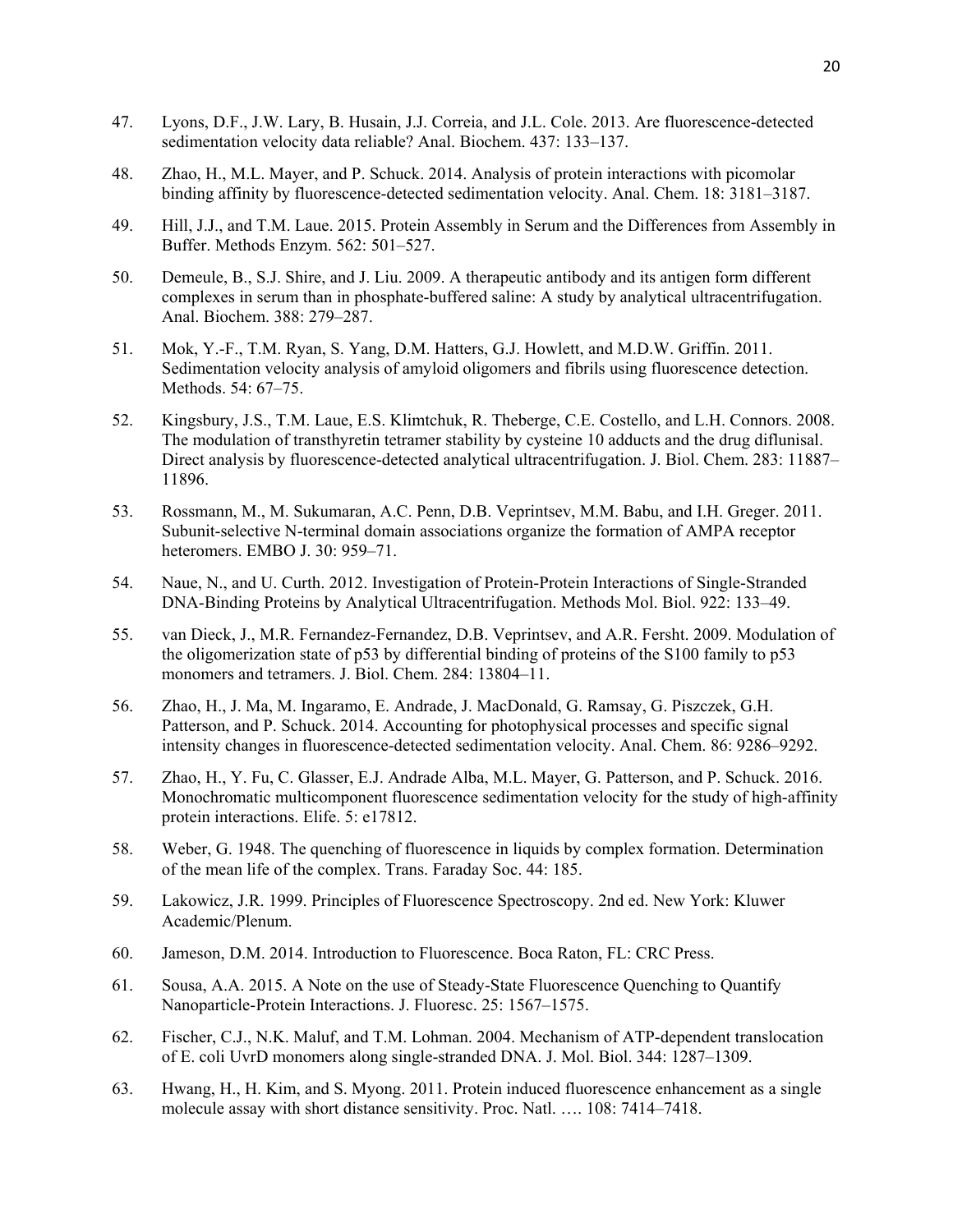- 64. Magliery, T.J., C.G.M. Wilson, W. Pan, D. Mishler, I. Ghosh, A.D. Hamilton, and L. Regan. 2005. Detecting protein-protein interactions with a green fluorescent protein fragment reassembly trap: Scope and mechanism. J. Am. Chem. Soc. 127: 146–157.
- 65. Cabantous, S., H.B. Nguyen, J.-D. Pedelacq, F. Koraïchi, A. Chaudhary, K. Ganguly, M.A. Lockard, G. Favre, T.C. Terwilliger, and G.S. Waldo. 2013. A new protein-protein interaction sensor based on tripartite split-GFP association. Sci. Rep. 3: 2854.
- 66. Foote, J., and C. Milstein. 1991. Kinetic maturation of an immune response. Nature. 352: 530–2.
- 67. Zhao, H., A. Balbo, P.H. Brown, and P. Schuck. 2011. The boundary structure in the analysis of reversibly interacting systems by sedimentation velocity. Methods. 54: 16–30.
- 68. Fujita, H. 1975. Foundations of Ultracentrifugal Analysis. New York: John Wiley & Sons.
- 69. Dam, J., C.A. Velikovsky, R.A. Mariuzza, C. Urbanke, and P. Schuck. 2005. Sedimentation velocity analysis of heterogeneous protein-protein interactions: Lamm equation modeling and sedimentation coefficient distributions c(s). Biophys. J. 89: 619–634.
- 70. Gutfreund, H., and A.G. Ogston. 1949. A method for determining the sedimentation constant of material of low molecular weight: Studies on oxidation products of insulin. Biochem. J. 44: 163– 166.
- 71. Goldberg, R.J. 1953. Sedimentation in the ultracentrifuge. J. Phys. Chem. 57: 194–202.
- 72. Rivas, G., W.F. Stafford, and A.P. Minton. 1999. Characterization of heterologous protein-protein interactions using analytical ultracentrifugation. Methods. 19: 194–212.
- 73. Correia, J.J. 2000. Analysis of weight average sedimentation velocity data. Methods Enzym. 321: 81–100.
- 74. Laue, T.M., and W.F. Stafford. 1999. Modern applications of analytical ultracentrifugation. Annu. Rev. Biophys. Biomol. Struct. 28: 75–100.
- 75. Schuck, P. 2003. On the analysis of protein self-association by sedimentation velocity analytical ultracentrifugation. Anal. Biochem. 320: 104–124.
- 76. Gilbert, G.A., and R.C.L. Jenkins. 1956. Boundary problems in the sedimentation and electrophoresis of complex systems in rapid reversible equilibrium. Nature. 177: 853–854.
- 77. Lamm, O. 1929. Die Differentialgleichung der Ultrazentrifugierung. Ark. Mat. Astr. Fys. 21B(2):  $1-4.$
- 78. Brown, P.H., and P. Schuck. 2008. A new adaptive grid-size algorithm for the simulation of sedimentation velocity profiles in analytical ultracentrifugation. Comput. Phys. Commun. 178: 105–120.
- 79. Schuck, P. 2000. Size-distribution analysis of macromolecules by sedimentation velocity ultracentrifugation and Lamm equation modeling. Biophys. J. 78: 1606–1619.
- 80. Brautigam, C.A. 2015. Calculations and publication-quality illustrations for analytical ultracentrifugation data. Methods Enzymol. 562: 109–133.
- 81. Stafford, W.F., and P.J. Sherwood. 2004. Analysis of heterologous interacting systems by sedimentation velocity: Curve fitting algorithms for estimation of sedimentation coefficients, equilibrium and kinetic constants. Biophys. Chem. 108: 231–243.